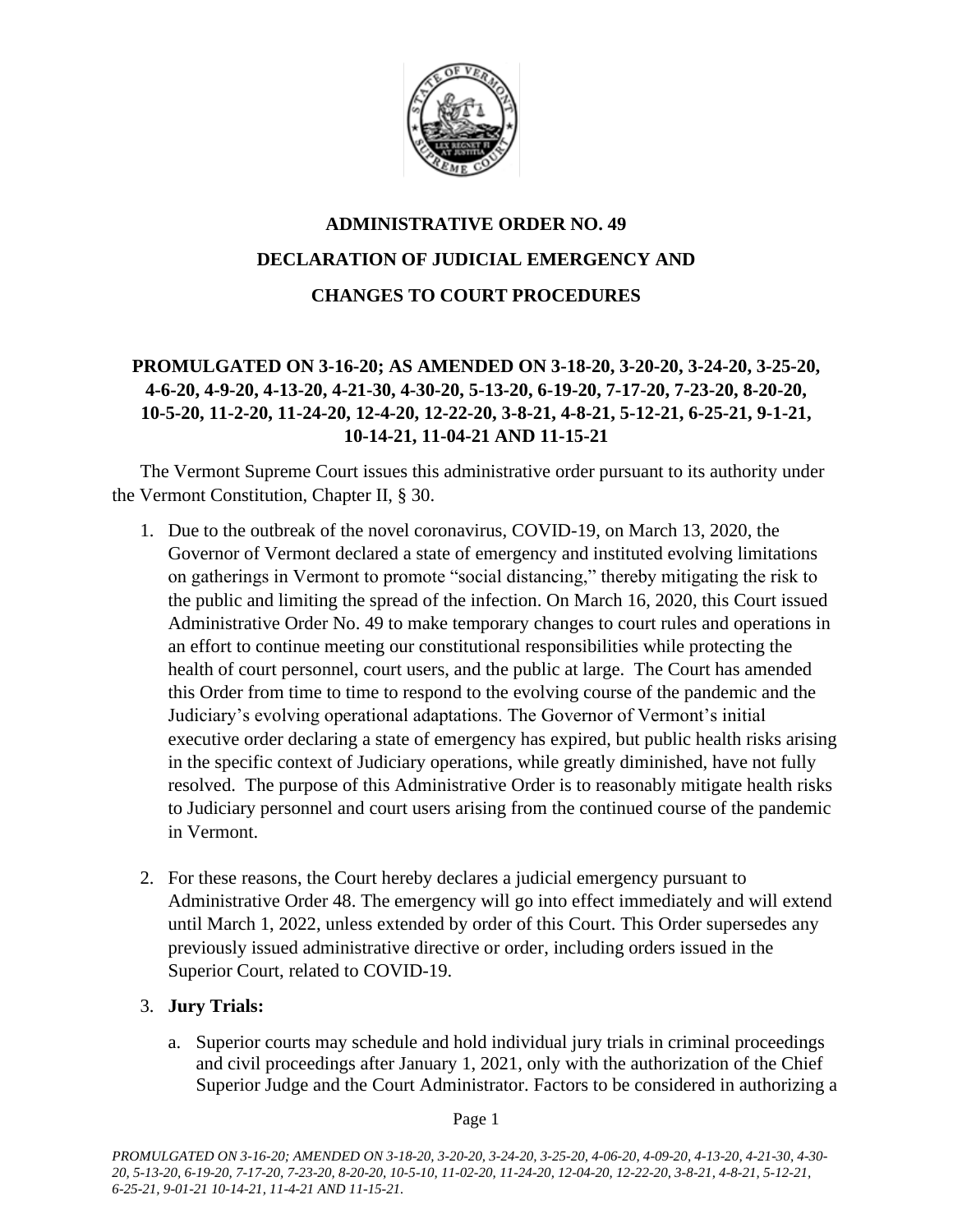proposed jury trial include: the current course of the COVID-19 pandemic; the current recommendations of public-health experts; whether the unit has adopted a plan that addresses ventilation and air flow and allows for socially distanced seating and movement of all participants and jurors through the course of a jury draw and trial to the extent required to reasonably protect public health; the availability of staff and other resources to support court proceedings; and the rights and interests of the litigants.

- b. In the interest of justice, the Chief Superior Judge is authorized to transfer a civil or criminal proceeding to another unit (transferee unit) for purpose of a jury trial. In exercising this authority, the Chief Superior Judge should consider whether any building in the unit where the case was filed (or to which it was previously transferred) (transferring unit) is, or is expected to be, available for jury trials; how many other cases are trial-ready in the transferring unit, and their relative priority; how many other cases are trial-ready in the transferee unit, and their relative priority; and any other factors pertinent to the determination.
- c. Notwithstanding V.R.C.P. 79.2(d)(5), prospective and seated jurors may use devices authorized by the court for purposes of remote jury trials.

### 4. **DELETED**.

### 5. **Remote participation in hearings**:

- a. Civil, Environmental, Family, and Probate Divisions. The following provisions apply in proceedings in the civil, environmental, family, and probate divisions that would otherwise be governed by V.R.C.P. 43.1, V.R.F.P. 17 (incorporating Rule 43.1 of the Vermont Rules of Civil Procedure for certain proceedings in the family division), and V.R.P.P. 43.1 (collectively "Rule 43.1"). Notwithstanding Rule 43.1 or any other rule inconsistent with this order:
	- i. Video conference: The Judicial Emergency recognized by this Administrative Order constitutes good cause pursuant to Rule  $43.1(c)(5)$  to waive time requirements of paragraphs  $43.1(c)(1)-(4)$ . Accordingly, pursuant to V.R.C.P.  $43.1(c)(3)$ , the court may preside remotely and may on its own motion require parties, witnesses, counsel, or other necessary persons to participate or testify in a trial or other proceeding by video conference upon reasonable notice. Any objections to a hearing notice or order requiring video participation or testimony, or response to objections filed, should be filed as soon as possible. In ruling on any objections to the order requiring video participation or testimony, the court will consider the factors set forth in Rule 43.1(c)(6).
	- Page 2 ii. Audio conference: Notwithstanding the requirements of V.R.C.P. 43.1(d), on its own motion, by agreement of the parties, or pursuant to motion of a party, the court may preside remotely and may set hearings, whether evidentiary or nonevidentiary, for audio conference such that parties, counsel, witnesses, counsel, and other necessary people participate or testify by audio conference from a remote location. Any objections to a hearing notice or order requiring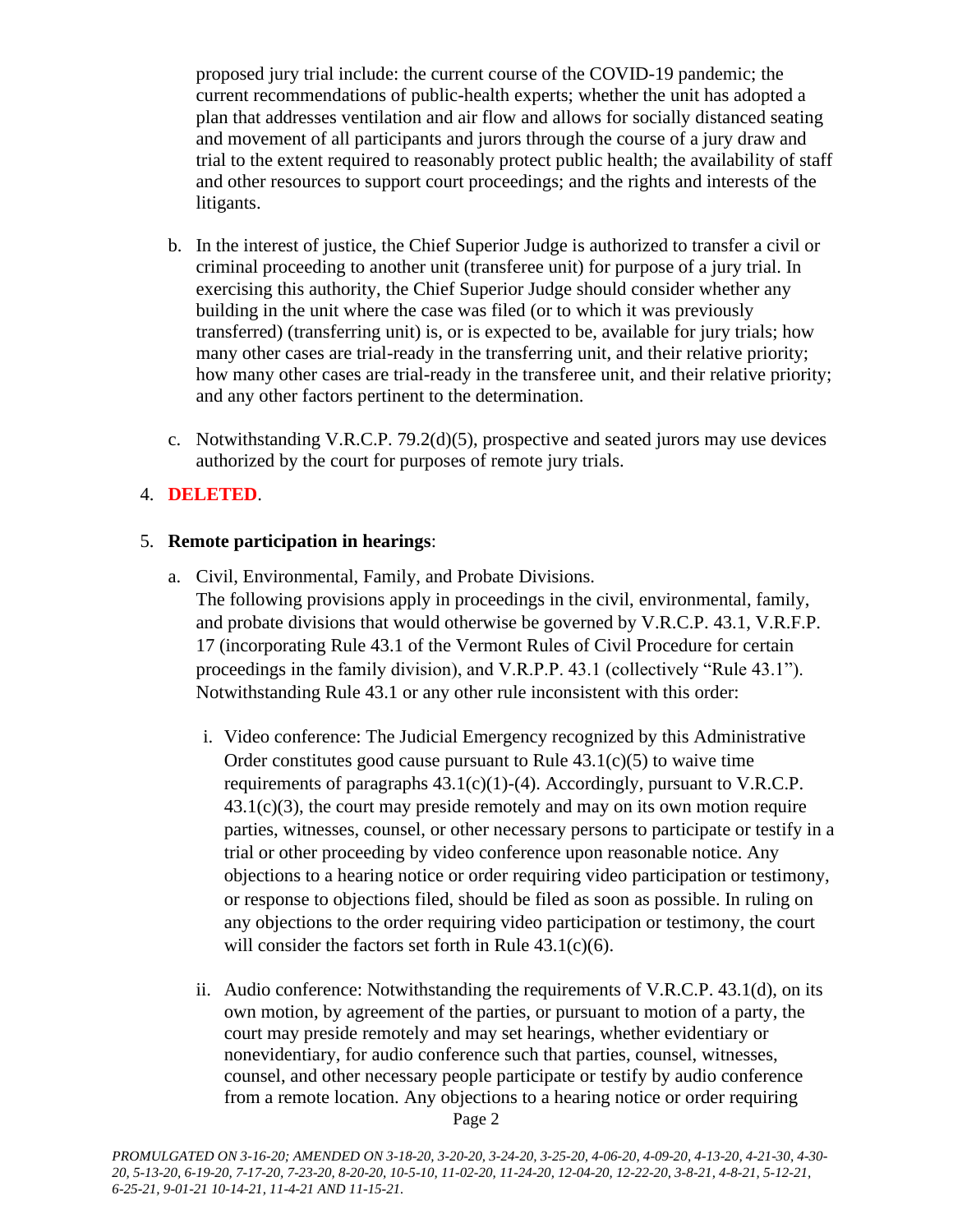video participation or testimony, or response to objections filed, should be filed as soon as possible. In ruling on any objections to the court's taking evidence by audio means, the court will be guided by the factors in  $V.R.C.P. 43.1(d)(3)$  and (4), except that the court need not find that any individual is physically unable to be present.

- b. Criminal Division and Juvenile Delinquency Proceedings.
	- i. In nonevidentiary proceedings such as status conferences, and any other proceedings where the presence of the defendant is not required by law, on its own motion, the court may preside remotely and may require parties, witnesses, counsel, or other necessary persons to participate by audio or video conference upon reasonable notice.
	- ii. In evidentiary proceedings, the court may preside remotely and may require parties, witnesses, or other necessary persons to participate by audio or video conference in matters where not otherwise authorized by Administrative Order 38, § 1(a), upon agreement of all parties. In deciding whether to take remote testimony by agreement of the parties in a manner not otherwise authorized by Administrative Order 38, the court will consider the factors in V.R.C.P.  $43.1(c)(6)$ (video) and V.R.C.P.  $43.1(d)(3)$  and  $(4)$  (audio).
- c. Judicial Bureau. Notwithstanding the provisions of V.R.C.P. 80.6(d)(4) and V.R.S.C.P. 6(a) or any other rule inconsistent with this order, the hearing officer may preside remotely and all parties, witnesses, counsel, and other necessary persons must participate by remote audio or video conference. Any objection to remote participation must be filed as soon as possible. In assessing the motion, the hearing officer must consider the factors in V.R.C.P.  $43.1(c)(6)$  (video), (d)(3)(B) and (d)(4) (audio). If the hearing officer finds that there is good cause to allow in-person participation, the hearing may be rescheduled as an in-person hearing.
- d. Scheduling Remote Hearings
	- i. Mandatory Remote Hearings in Limited-Entry Courthouses. The Court Administrator is authorized to identify as "limited-entry courthouses" those buildings that, due to limitations in the air flow systems, are not suitable for regular unrestricted conduct of in-person hearings. Except as set forth below, all evidentiary and nonevidentiary Superior Court hearings held in limited-entry courthouses must be scheduled for remote participation by parties, witnesses, and other participants, subject to the parties' opportunity to file an objection as set forth in ¶¶ 5(a) and 5(b) above. In limited-entry courthouses with courtrooms that can accommodate small in-person proceedings consistent with applicable standards, the Court Administrator shall identify the number of approved participants, and courts may schedule in-person proceedings consistent with those restrictions, prioritizing high priority in-person proceedings, such as evidentiary hearings for parties with limited internet access. The Court Administrator shall identify the limited-entry courthouses on the Vermont Judiciary website and shall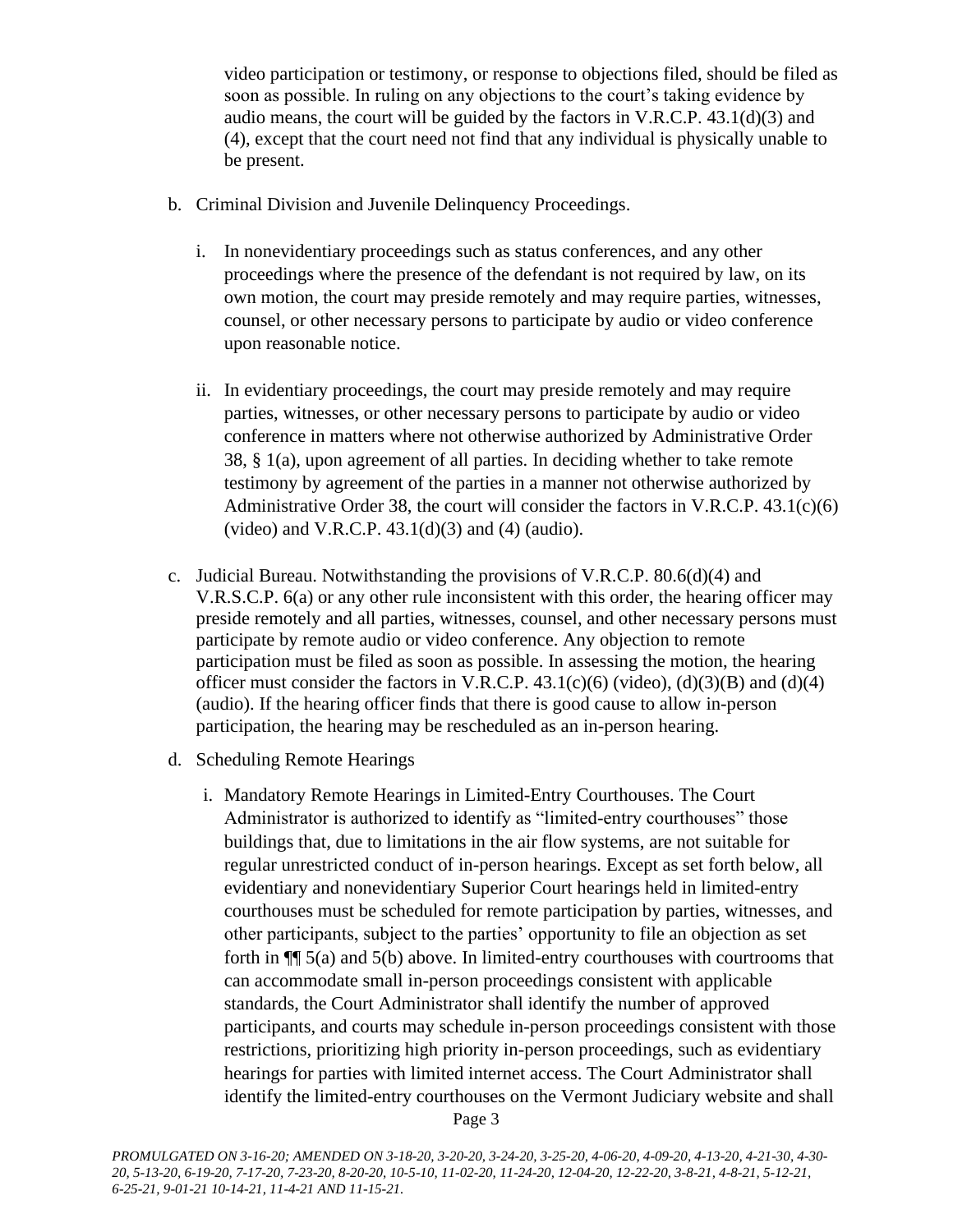state the applicable limits in any limited-entry courthouses that can accommodate some small in-person proceedings. This provision does not limit the discretion of superior courts to schedule proceedings or transfer venue pursuant to ¶ 16 of this Administrative Order.

- ii. Remote Hearings Encouraged. In courthouses not subject to ¶ 5(d)(i), superior courts should schedule hearings for remote participation to the extent reasonably possible given the nature of the hearing, the constraints of the above rules, the available technology, staffing availability, and participants' access to adequate means for remote participation.
- e. The Special Advisory Committee on Remote Hearings, in consultation with divisional oversight committees, shall make recommendations to the respective divisional rules committees for permanent rule changes to the rules governing remote participation in court proceedings.

### 6. **Email filings and service**:

- a. If the 2020 Vermont Rules for Electronic Filing apply and require electronic filing through Odyssey File and Serve, or electronic service through a specified means, those rules must be followed.
- b. Filing by Email. If the 2020 Vermont Rules for Electronic Filing do not apply, notwithstanding the provisions of V.R.A.P. 25 and V.R.C.P. 5(e) (incorporated by reference in V.R.Cr.P. 49, V.R.F.P.  $4.0(a)(2)(A)$ , V.R.E.C.P. 3,  $4(a)$ ,  $5(a)(2)$  and V.R.P.P. 5(f)), or any other rule, parties may file documents with the court using email, subject to the following requirements if a party opts to file by email.
	- i. Filings to the superior courts must be sent as an attachment to the email account for the unit where the filing will be made. The subject line must indicate the division where it is being filed and the case docket number. Filings to the Supreme Court must be sent as an attachment to jud.supremecourt@vermont.gov and the subject line should contain the Supreme Court docket number.
	- ii. Further details concerning the method of filing by email will be posted on the vermontjudiciary.org website, and may change from time to time. Parties and lawyers should check the guidance on the website before filing by email.
	- iii. A signature block containing the filer's typed-in name preceded by "/s/," or an electronic facsimile of the filer's signature, a scanned copy of it, or another form of electronic signature as defined in 9 V.S.A. § 271(9), will serve as a party's signature on pleadings, motions, and other documents that must be filed with a signature. This exception does not apply to affidavits, verified pleadings, or other signatures that must be notarized by statute.
- Page 4 c. Service by Email. Notwithstanding the requirements of V.R.P.P. 5(b) and V.R.C.P. 5(b) (incorporated into other divisions by V.R.A.P. 25, V.R.Cr.P. 49, V.R.F.P.  $4.0(a)(2)(A)$ , and V.R.E.C.P. 3,  $4(a)$ ,  $5(a)(2)$ ), or any other rule, until the conclusion of this judicial emergency or further amendment to this Administrative Order: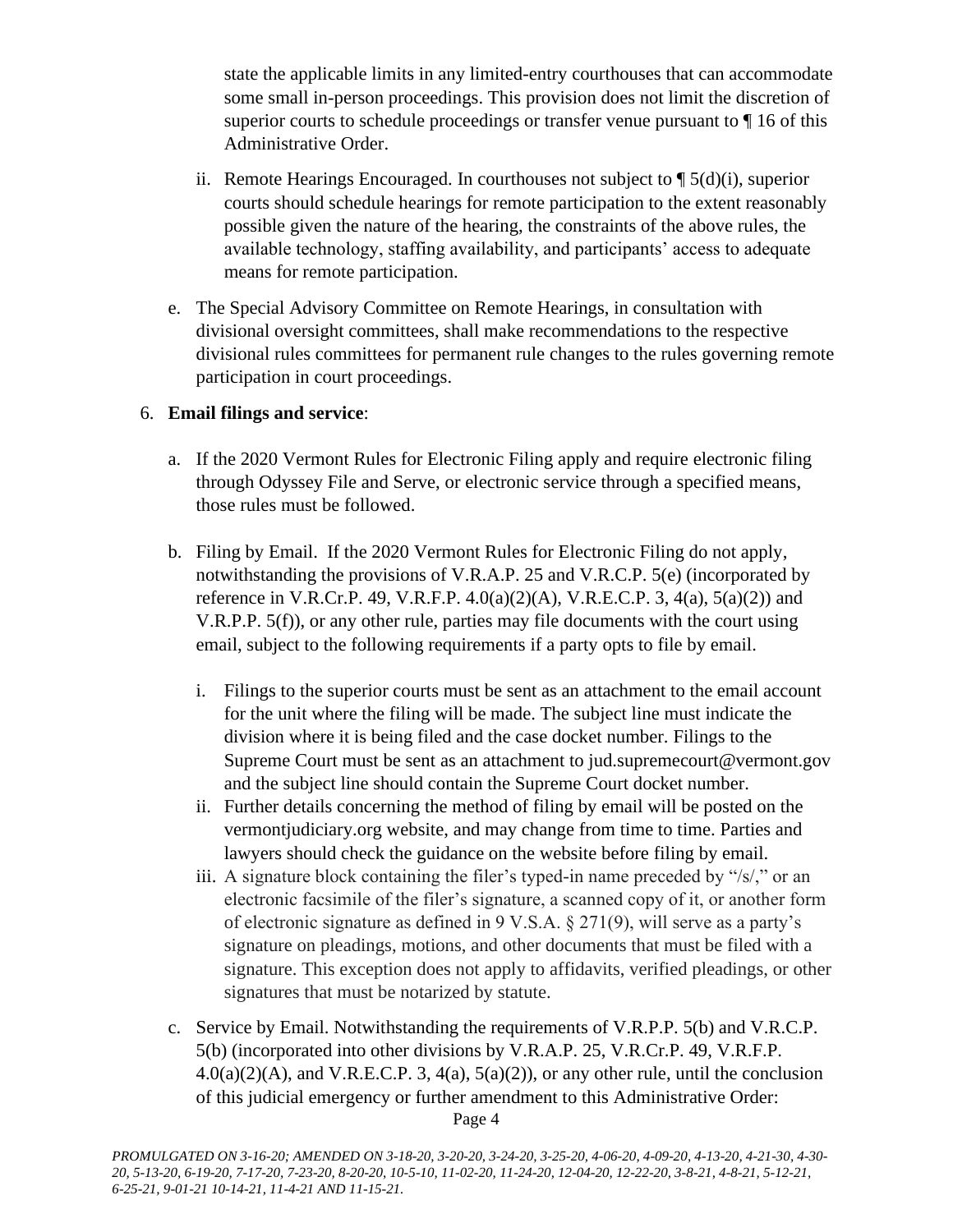- i. Where service is made by or to a non-efiler, service may be made by electronic means by mutual agreement between the sending and receiving parties. The parties are not required to enter into such an agreement. If the parties agree to service by electronic means, they must document their agreement to electronic transmission in a writing filed with the court. The written agreement must describe with specificity any email addresses, digital storage systems, or other means the parties agree to use.
- ii. Where service is made by electronic means pursuant to this emergency order, the following applies:
	- 1. The sender of any document by electronic means must follow any applicable standards regarding electronic transmission of confidential documents.
	- 2. The parties must mutually agree in writing to any changes in the method of service, and parties must immediately notify one another of any changes that affect the method of service, including changes in email addresses.
	- 3. Service by email to an email address provided pursuant to this emergency order is complete upon transmission, provided that such service is not effective if the sending party learns that the attempted service did not reach the receiving party.
	- 4. Any certificate of service filed with the court must indicate the method by which the document was served. If the document was served by email, the certificate of service should specify the email address or addresses to which it was sent.
- d. Filings sent by email will be considered filed on that date if the email is received before 4:30 p.m.
- e. The Advisory Committee on the Rules of Civil Procedure shall propose a permanent rule change to authorize non-efilers to file documents with the court by email, and shall consider whether a permanent rule amendment relating to electronic service on or by non-filers is advisable.

# 7. **Access to Court Buildings:**

- a. Court Administrator Directives: As reasonably necessary to mitigate risk to the health of court users or court personnel, the Court Administrator is authorized to issue directives regarding entry to and conduct in Judiciary buildings including requirements relating to screening, social distancing, and masks.
- b. Limited-Entry Courthouses: In those courthouses designated by the Court Administrator as limited-entry courthouses pursuant to  $\P$  5(d)(i), no person, other than judicial officers, Judiciary employees, contractors, and volunteers on Judiciary business, will be permitted to enter a courthouse except as follows:
	- i. Whether and how individuals seeking to file documents with the court or make payment into court in person may enter the courthouse for purposes of their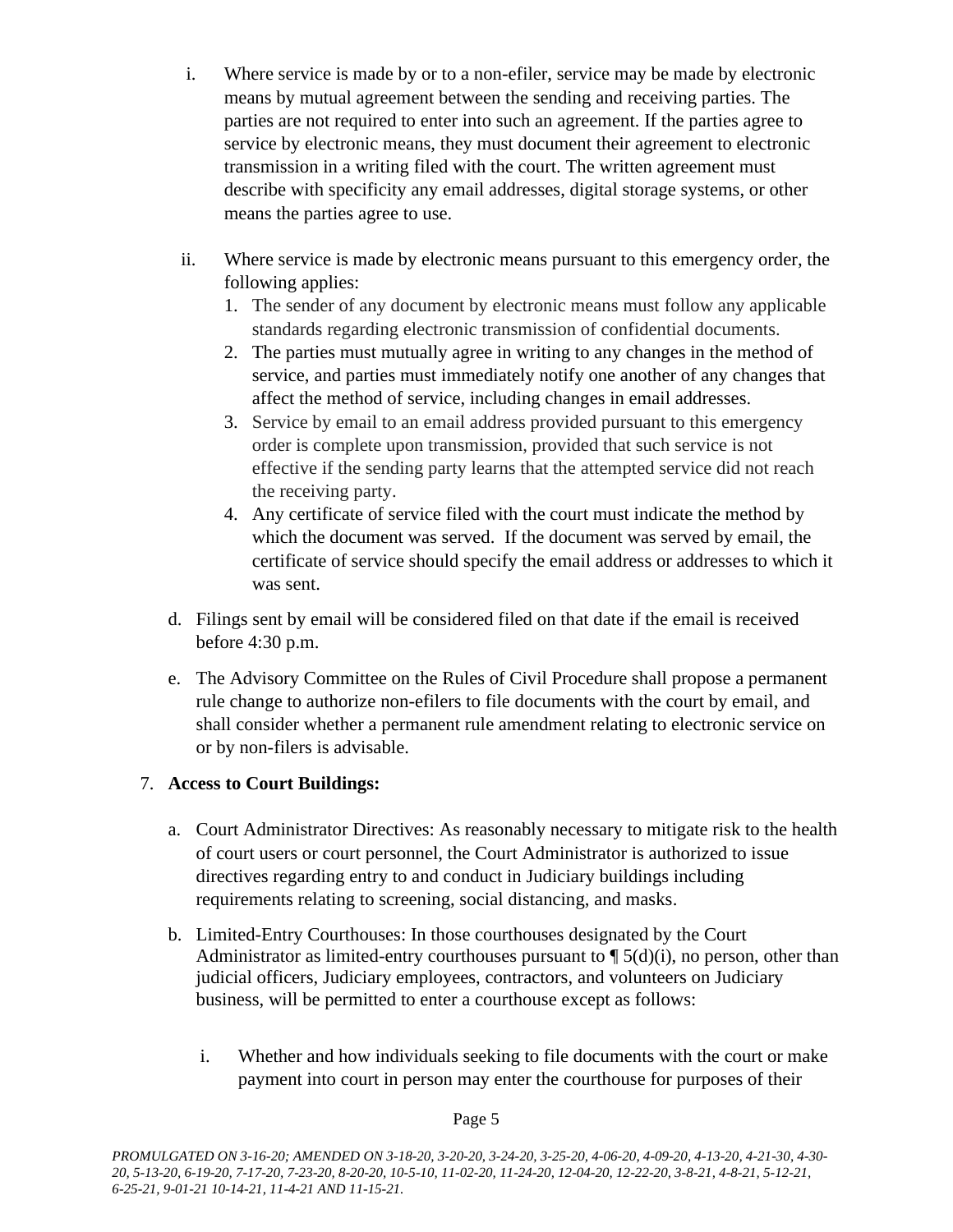court business will be determined by the Court Administrator on a courthouse specific basis. The Court Administrator will post the applicable limitations on the Judiciary website. In the case of courthouses to which the Court Administrator does not allow any entry pursuant to this subsection, the Court Administrator will establish alternative methods for accepting filings or payments at the courthouse door and will post those methods on the Judiciary website.

- ii. Individuals who seek to enter for the purpose of participating in a hearing or other proceeding that has been scheduled for in-person participation will be permitted to enter. This includes parties, witnesses, lawyers and legal staff, guardians ad litem, interpreters, communications specialists, qualified mentalhealth professionals, pretrial service coordinators, and crime victims and victim advocates. In relief-from-abuse and civil-stalking proceedings, each party may be accompanied by one support person, whether a domestic-violence advocate, family member, or friend.
- iii. Individuals who are not participating in a hearing as described above will not be admitted for the purpose of observing a hearing except that members of the media with a permanent or one-time registration certificate pursuant to Administrative Order No. 46 may enter a courthouse for the purpose of covering a hearing if the media member's attendance will not cause the hearing to exceed the limit on the number of participants. While this order is in effect, no applications for new one-time registrations will be entertained. In cases in which media or members of the public are not authorized to enter the courthouse to observe proceedings that are otherwise open to the public, they may arrange to view or listen to the proceedings remotely by contacting the Court Administrator's designee, who shall be listed on the Judiciary website.
- b. Buildings Shared with State or County Offices: Where the Judiciary shares space with other state agencies, entry shall be permitted to such other agencies only in accord with policies mutually agreed to between the Commissioner of Buildings and General Services and the State Court Administrator. Where the Judiciary shares a common entrance to space occupied by county government offices in a county courthouse, entry shall be permitted to such county offices only in accord with policies mutually agreed to between Assistant Judges and the State Court Administrator for county buildings. In either case, in the absence of mutual agreement, to the extent that policies are in conflict, entry shall be permitted only in accord with those policies that are the more protective of public health and safety. In addition, a judicial officer in a proceeding may impose requirements relating to the use of the courtroom for that proceeding consistent with guidance from the Court Administrator and Chief Superior Judge.
- 8. **Public Access to Court Records**: For the duration of this Order, the Court directs Judiciary staff to make reasonable efforts to comply with the timelines set forth in Vermont Rules for Public Access to Court Records Rule §§ 6, 8. However, for the duration of this Order, the Court suspends strict enforcement of these deadlines.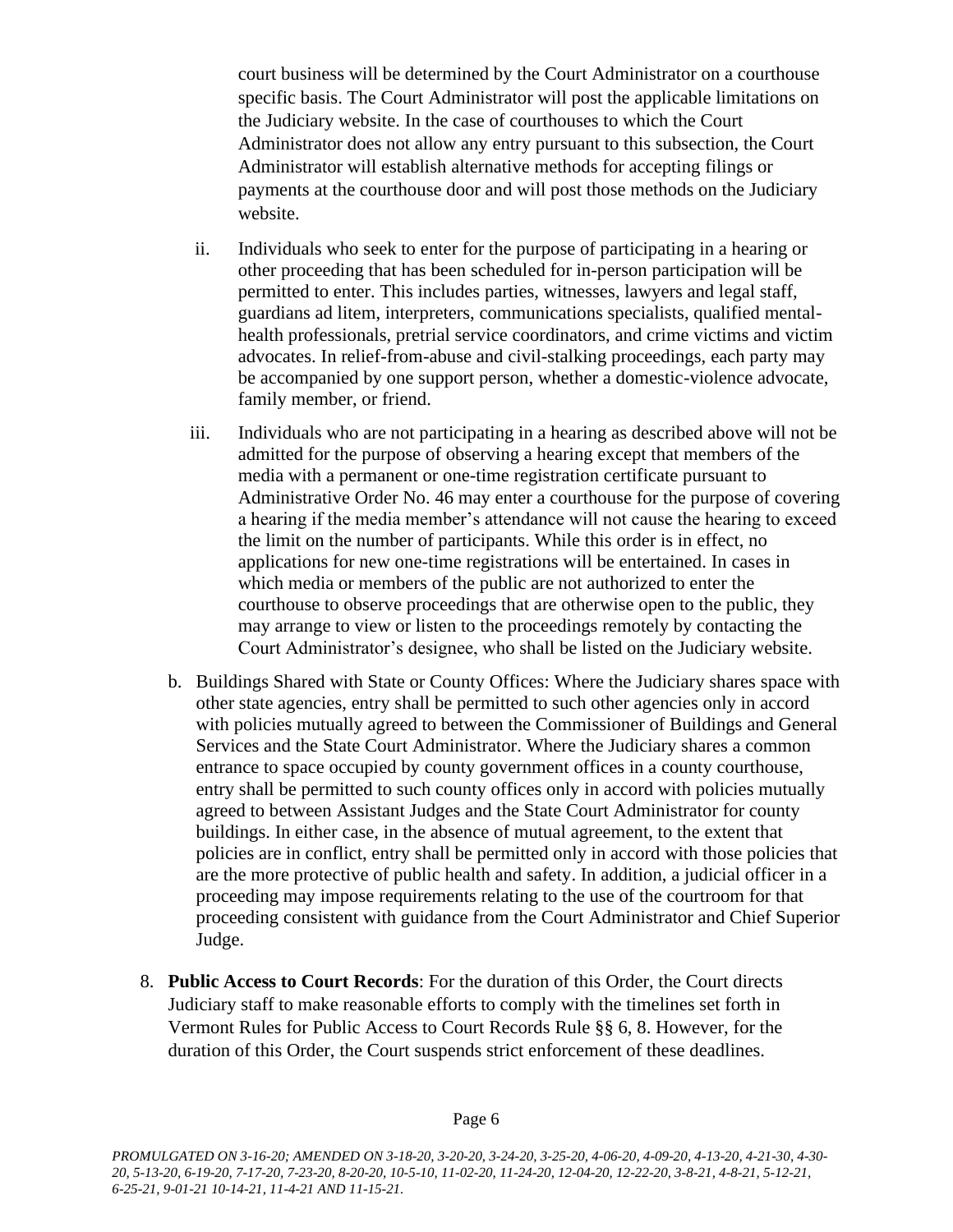- 9. **Court Administration**: The Court Administrator will develop forward looking management strategies, and will continue to balance public-health considerations and the Court's constitutional responsibilities to serve the public, in responding to evolving conditions.
- 10. **Deadlines:** Nothing in this Order extends statutes of limitations or other filing deadlines.

# 11. **DELETED.**

- 12. **Discretion Concerning Oral Arguments in the Supreme Court:** Notwithstanding V.R.A.P. 33.1, V.R.A.P. 34, or any other rule or timeline inconsistent with this order, the Supreme Court may hold oral arguments remotely by telephone, video or other electronic means for summary and full-Court proceedings. In addition, in its discretion, and with notice to the parties, the Court may decide appeals, for summary and full-Court cases, without argument and on the basis of the briefs. Public access to the remote hearings will be provided solely through electronic means and no individual, including registered members of the media, will be admitted to the Supreme Court building.
- 13. **Participation in Court-Ordered Mediation**: Pursuant to V.R.C.P. 16.3(b)(3), for as long as the judicial emergency exists under this order, the judicial emergency constitutes "good cause" authorizing remote participation in mediation, by video or telephone, without a stipulation or further court order. The Advisory Committee on the Rules of Civil Procedure shall consider whether a permanent change to the rules relating to remote participation in mediation is advisable. Notwithstanding V.R.F.P. 18(d)(4) and V.R.P.P. 16.1(d)(4), parties to matters in the family and probate divisions may attend court-ordered mediation remotely, by video or telephone. The Advisory Committee on the Rules of Family Procedure and the Advisory Committee on the Rules of Probate Procedure shall each consider whether a permanent change to their respective rules relating to remote participation in mediation is advisable.

# 14. **DELETED**.

### 15. **Committees, Boards, and Commissions Established or Governed by Supreme Court Rules**:

a. **Scope:** This section applies to the committees, subcommittees, boards, commissions, and similar bodies (collectively, "committees") established or governed by the Supreme Court. This includes those established or governed by the following Supreme Court Administrative Orders: 9 (Professional Responsibility Program), 17 (Civil Rules Committee), 20 (Criminal Rules Committee), 23 (Evidence Rules Committee), 24 (Probate Rules Committee), 29 (Family Rules Committee), 35 (Judicial Ethics Committee), and 40 (Public Access to Court Records Committee). It also includes those established by the following Supreme Court Rules: Rules of the Supreme Court for Disciplinary Control of Judges (Judicial Conduct Board), the Rules of Admission to the Bar (Board of Bar Examiners and Character and Fitness Committee), and the Rules for Mandatory Continuing Legal Education (Board of Mandatory Continuing Legal Education).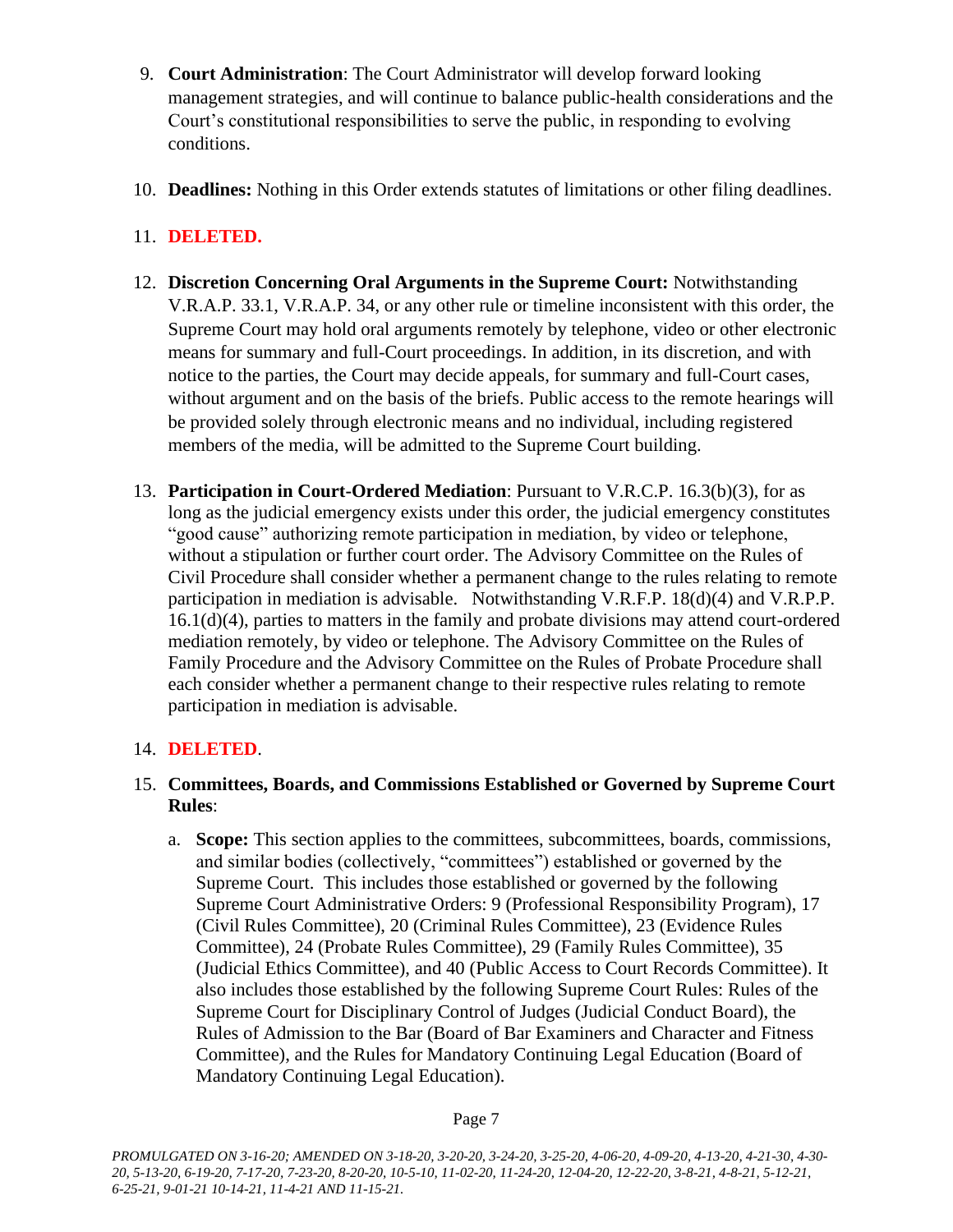- b. **Continuing Operations**: Committees will continue to perform their core functions to the extent possible consistent with this section and their obligation to mitigate the risks associated with the COVID-19 pandemic.
- c. **Committee Meetings:** All in-person committee meetings are suspended. Committees are authorized to meet remotely, by telephone or video, and, where required pursuant to applicable rules, must take reasonable steps to facilitate public observation or participation. They are also authorized to conduct business by email. Notwithstanding any rule to the contrary, committees may act through remote means (video, telephone, email) without facilitating public observation where reasonably necessary to respond to urgent matters. In addition, assistance panels convened under Rule 4 of the Administrative Order 9 may continue to meet if participation is accomplished through video or audio means and not in person.

### d. **Committee Hearings:**

- i. In the discretion of the Board or Committee, and subject to staffing limitations, probable cause hearings and nonevidentiary hearings may be conducted by the Judicial Conduct Board, Professional Responsibility Board, Board of Bar Examiners, and Character and Fitness Committee, or any panels of these committees, if all persons participate through remote means.
- ii. The Judicial Conduct Board, Professional Responsibility Board, Board of Bar Examiners, and Character and Fitness Committee, or any panels of these committees, may conduct evidentiary hearings, subject to staffing and resource availability. To the maximum extent possible, evidentiary hearings should be conducted using remote video or audio conferencing. Notwithstanding Vermont Rule of Civil Procedure 43.1 or any other rule inconsistent with this order, a Board or Panel may preside remotely and may on its own motion require parties, witnesses, counsel, or other necessary persons to participate or testify by remote means, subject to participants' access to adequate means for remote participation. Any objection to conducting the hearing by video or audio conference must be filed as soon as possible. In ruling on any objection, the Board or Committee should consider the factors in Vermont Rule of Civil Procedure  $43.1(c)(6)$  (video) and Rule 43.1(d)(3) (audio), except the Board or Committee need not find that any individual is physically unable to be present. If the Board or Committee allows some or all participants in a hearing to participate or attend physically, they must follow the protocols for entering judiciary buildings as set forth in ¶ 7.

### e. **Board of Bar Examiners—Oaths of Admission:**

Pursuant to Rule 20(e) of the Vermont Rules for Admission to the Bar, the oath of admission may be administered by one of the authorized individuals remotely in real time using video.

### f. **MCLE Rule Waivers:**

For the license renewal period ending June 30, 2020, under the Mandatory Continuing Legal Education Rules that were in effect through June 30, 2020:

i. The 10-hour limit on the number of self-study hours that can be claimed for a reporting period, as specified in Mandatory Continuing Legal Education Rules § 5(a)(2), is suspended for the 2018-2020 reporting period.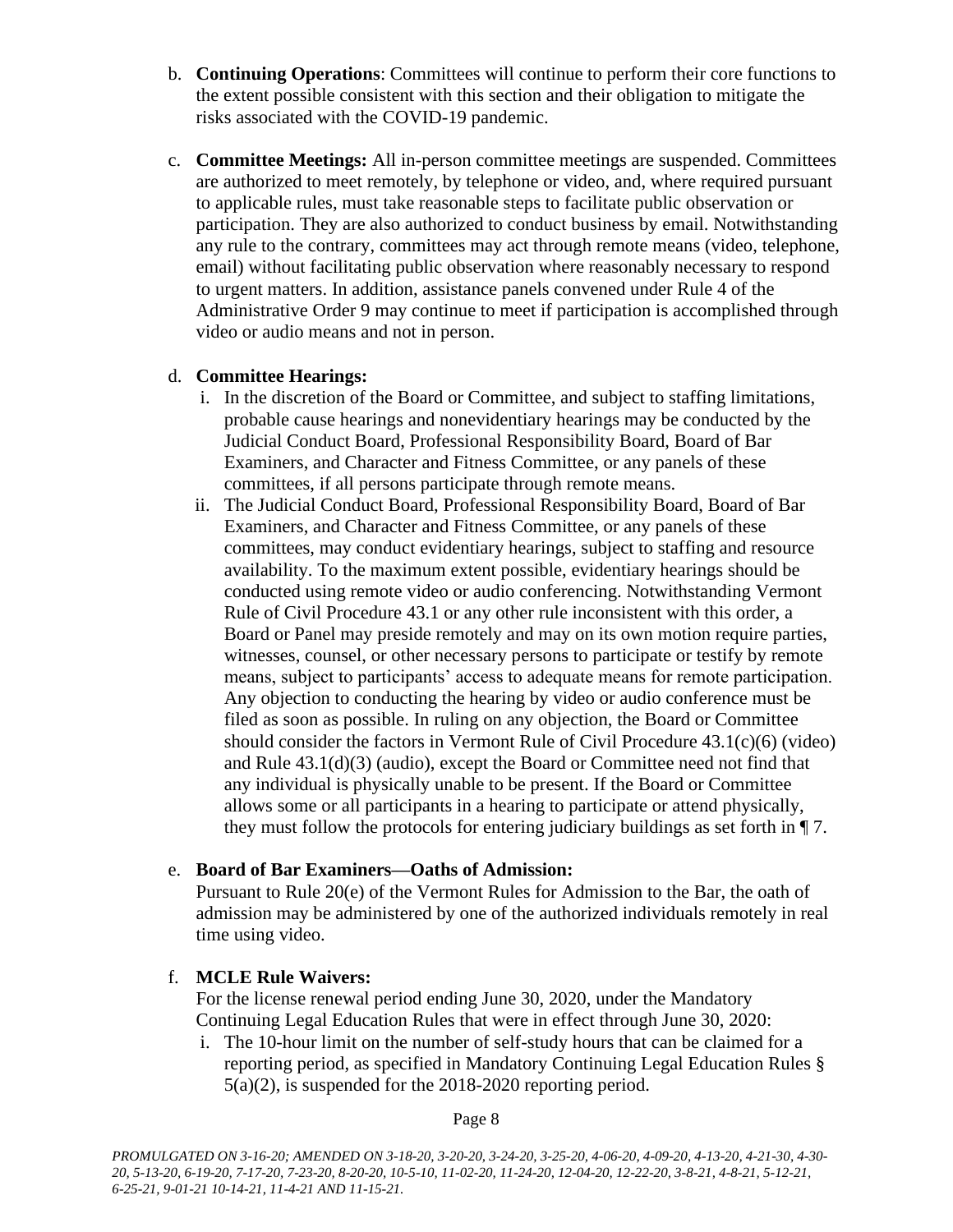ii. The limits on the number of hours that can be claimed under  $\S$  5(b)(10) for a reporting period, including both the limits for specific types of activities and the 10-hour limit on the total number of hours for all such activities, are suspended for the 2018-2020 reporting period.

For the license renewal period ending June 30, 2021, under the Mandatory Continuing Legal Education Rules as amended effective July 1, 2020:

- iii. The 6-hour limit on the number of hours for programs delivered as Non-Moderated Programming Without Interactivity that can be claimed for a reporting period, as specified in Rule 3(A)(3) of Rules of Mandatory Continuing Legal Education, is suspended for the 2019-2021 reporting period.
- iv. The 12-hour minimum number of hours for programs delivered as either Moderated Programming or Non-Moderated Programming With Interactivity as a Key Component that must be taken in a reporting period, as specified in Rule 3(A)(2), is suspended for the 2019-2021 reporting period.
- v. The limits on the number of hours that can be claimed under all sections of Rule 6 for a reporting period are suspended for the 2019-2021 reporting period.

### g. **Email Filings**:

Notwithstanding any court rule or administrative order to the contrary, parties may file documents with any board or committee subject to this rule by email, subject to the following requirements. Filings must be sent as an attachment to the email address associated with the board or committee on the Vermont Judiciary web site. The subject line must indicate the case or subject matter of the filing. Further details concerning the method of filing by email will be posted on the vermontjudiciary.org website, and may change from time to time. Parties and lawyers should check the guidance on the website before filing by email.

### h. **Permanent Rule Changes**:

The committees, boards, and commissions identified above shall review their governing rules and propose for promulgation any rule changes necessary to enable the use of remote meetings or proceedings, where applicable; to authorize email filings, if the committee, board or commission deems advisable; and to permanently enable the committee, board, or commission to maintain any temporary operational changes adopted during this Judicial Emergency they deem advisable.

### 16. **Venue**

Pursuant to 4 V.S.A. § 37(b), the court promulgates the following emergency rule. Notwithstanding any statute or court rule inconsistent with this rule,

- a. The Chief Superior Judge, in consultation with the Court Administrator, may assign venue for status conferences, minor hearings, or other nonevidentiary proceedings to any court in the state, as necessary in light of operational accommodations arising from the COVID-19 pandemic, provided that all participants are afforded the opportunity to participate remotely; and
- b. The Chief Superior Judge, in consultation with the Court Administrator, may assign a change in venue in any matter during this judicial emergency as necessary to ensure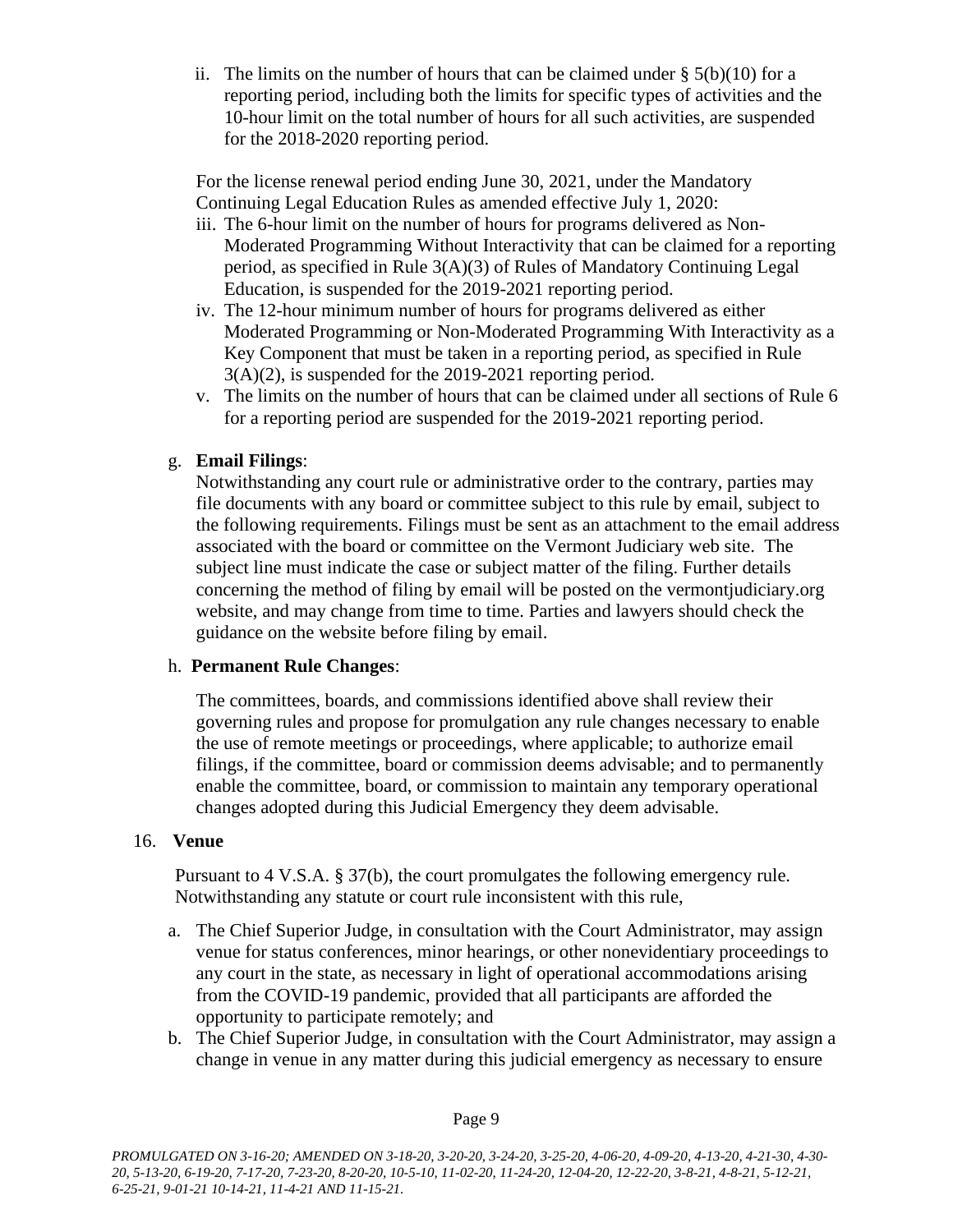access to justice for the parties or to promote the fair and efficient administration of justice.

## 17. **Notarization and Oaths**:

- a. In depositions upon oral examination, notwithstanding requirements of V.R.C.P. 30(c) (incorporated into other divisions by V.R.Cr.P. 15(d), V.R.P.P. 26, V.R.F.P.  $4.0(g)$ , and V.R.E.C.P.  $2(c)$  or any other rule, at any deposition taken pursuant to Vermont rules or court orders, an officer or other person authorized to administer an oath may administer the oath remotely, without being in the physical presence of the deponent as long as the administering person can both see and hear the deponent using audio-video communication for the purpose of positively identifying the deponent.
- b. In court hearings in which a witness testifies by video or audio conference pursuant to V.R.C.P. 43.1, as incorporated in to the rules of other divisions, and as impacted by this Administrative Order, the court may administer the oath remotely provided the court is satisfied as to the identity of any witness testifying remotely.

### 18. **DELETED**

### 19. **DELETED**.

20. **Scheduling Priorities:** In scheduling, priority shall be given to juvenile cases and those involving defendants detained pretrial.

### 21. **Pleading Requirements in Eviction Proceedings:**

- a. Notwithstanding the provisions of Rules 8 and 9 of the Vermont Rules of Civil Procedure, in any action for eviction of a tenant of residential housing filed on or after March 27, 2020, the plaintiff must attach to the complaint the plaintiff's certification that the filing complies with the federal CARES Act. In particular, the plaintiff must certify either that the plaintiff has complied with the restrictions of the CARES Act, or that the CARES Act is inapplicable to the property from which plaintiff seeks to evict a tenant.
- b. Any complaint filed after December 1, 2021, without the certification required in ¶ 21(a) may be dismissed by the court.
- c. The certification required in  $\P$  21(a) must be in substantially the form reflected in [Appendix A](https://www.vermontjudiciary.org/sites/default/files/documents/Appendix%20A_1.pdf) to ¶ 21.
- d. Notice of Emergency Rental Assistance.

(1) In any action for eviction of a residential tenant based solely or in part on nonpayment of rent filed after December 1, 2021, the summons and complaint must be accompanied by a notice in the form provided in [Appendix D](https://www.vermontjudiciary.org/sites/default/files/documents/Appendix-D-Important-Notice-to-Tenants.pdf) concerning the availability of Vermont Emergency Rental Assistance (VERAP) funds. The notice must be served as the cover page of the documents, and the sheriff's return of service must state whether such a notice has been served. A failure to serve the notice may be corrected within 30 days, or the court may dismiss the case. A failure to serve such a notice may, if the tenant requests, be grounds to reschedule the rent escrow hearing or final hearing for up to thirty days to allow the tenant to file a VERAP application.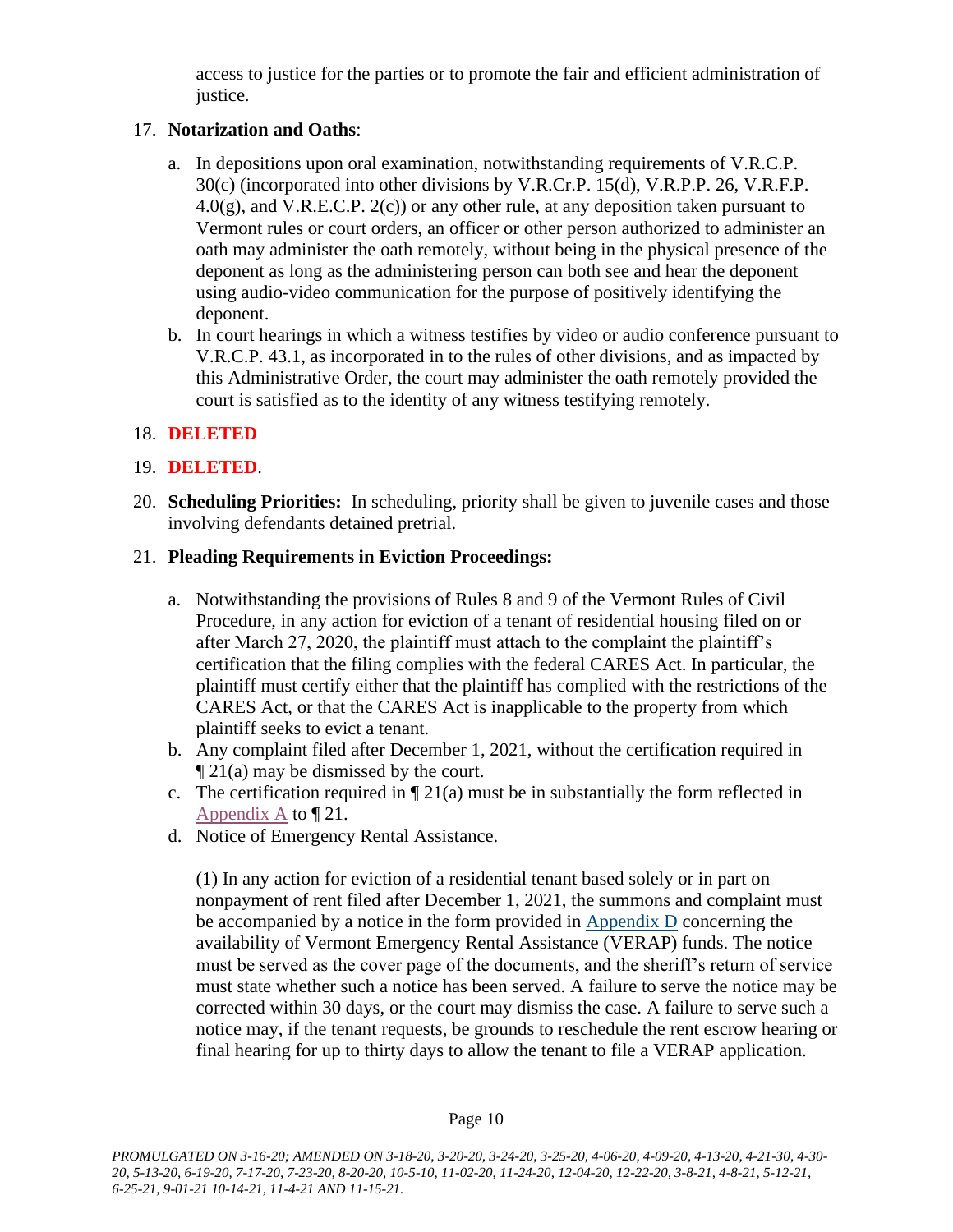(2) When sufficient evidence has been submitted that the tenant has applied for VERAP funds, the court, in its discretion, may take any action that it deems appropriate in determining the fashioning of a rent escrow order or writ of possession, including the timing and amount of payment, the timing of issuance of a rent escrow order, or the timing of issuance of a writ of possession.

e. Permanent Rule Changes. The Advisory Committee on the Rules of Civil Procedure shall review the current state of state and federal law concerning eviction proceedings and propose any necessary changes to the Civil Rules to take effect upon expiration of this Administrative Order.

### 22. **Pleading Requirements in Foreclosure Proceedings:**

- a. Notwithstanding the provisions of Rule 80.1 of the Vermont Rules of Civil Procedure, in any action for residential foreclosure filed between March 27, 2020, and December 31, 2020, the plaintiff must attach to the complaint the plaintiff's certification that the filing complies with the federal CARES Act and Regulation X, 12 C.F.R. § 1024.39, or that the CARES Act does not apply to the filing.
- b. If the complaint was filed without the certification required in  $\P$  22(a), such certification must be filed with the court by August 14, 2020.
- c. The certification required in  $\sqrt{22(a)}$  must be in substantially the form reflected in [Appendix B](https://www.vermontjudiciary.org/sites/default/files/documents/Appendix%20B.pdf) to this amendment.
- d. In all foreclosures of a one-to-four-unit residential property filed after the effective date of this amendment, and prior to midnight, December 31, 2021, the plaintiff shall attest that the foreclosure filing complies with or is exempt from the requirements of the Consumer Financial Protection Bureau's Temporary COVID-19 Procedural Safeguards Rule at 12 C.F.R. § 1024.41(f)(3), by completing and filing [Appendix C,](https://www.vermontjudiciary.org/sites/default/files/documents/APPENDIX%20C%20-%20Certification%20of%20Compliance%20or%20Exemption%20from%2012%20C.F.R.%20%C2%A7%201024.41%28f%29%283%29.pdf) a Certification of Compliance with or Exemption from 12 C.F.R. § 1024.41(f)(3), with the foreclosure complaint.
- e. In all foreclosures of a one-to-four-unit residential property filed on or after August 31, 2021, but before the effective date of this amendment, the Plaintiff shall attest that the foreclosure filing complies with or is exempt from the requirements of the Consumer Financial Protection Bureau's Temporary COVID-19 Procedural Safeguards Rule at 12 C.F.R. § 1024.41(f)(3), by completing and filing Appendix C, a Certification of Compliance with or Exemption from 12 C.F.R. § 1024.41(f)(3), no later than 21 days from the effective date of this amendment.
- f. The action may be subject to dismissal without prejudice for plaintiff's failure to comply with  $\P$  22(d) or (e).
- g. Permanent Rule Changes. The Advisory Committee on Rules of Civil Procedure shall review the current state of state and federal law concerning foreclosure proceedings and propose any necessary changes to the Civil Rules to take effect upon expiration of this Administrative Order.

# 23. **Bar Examinations:**

a. **February 2021 and July 21 Bar Examinations:** The Board of Bar Examiners is authorized to administer the February 2021 and July 2021 Uniform Bar Examinations by remote means.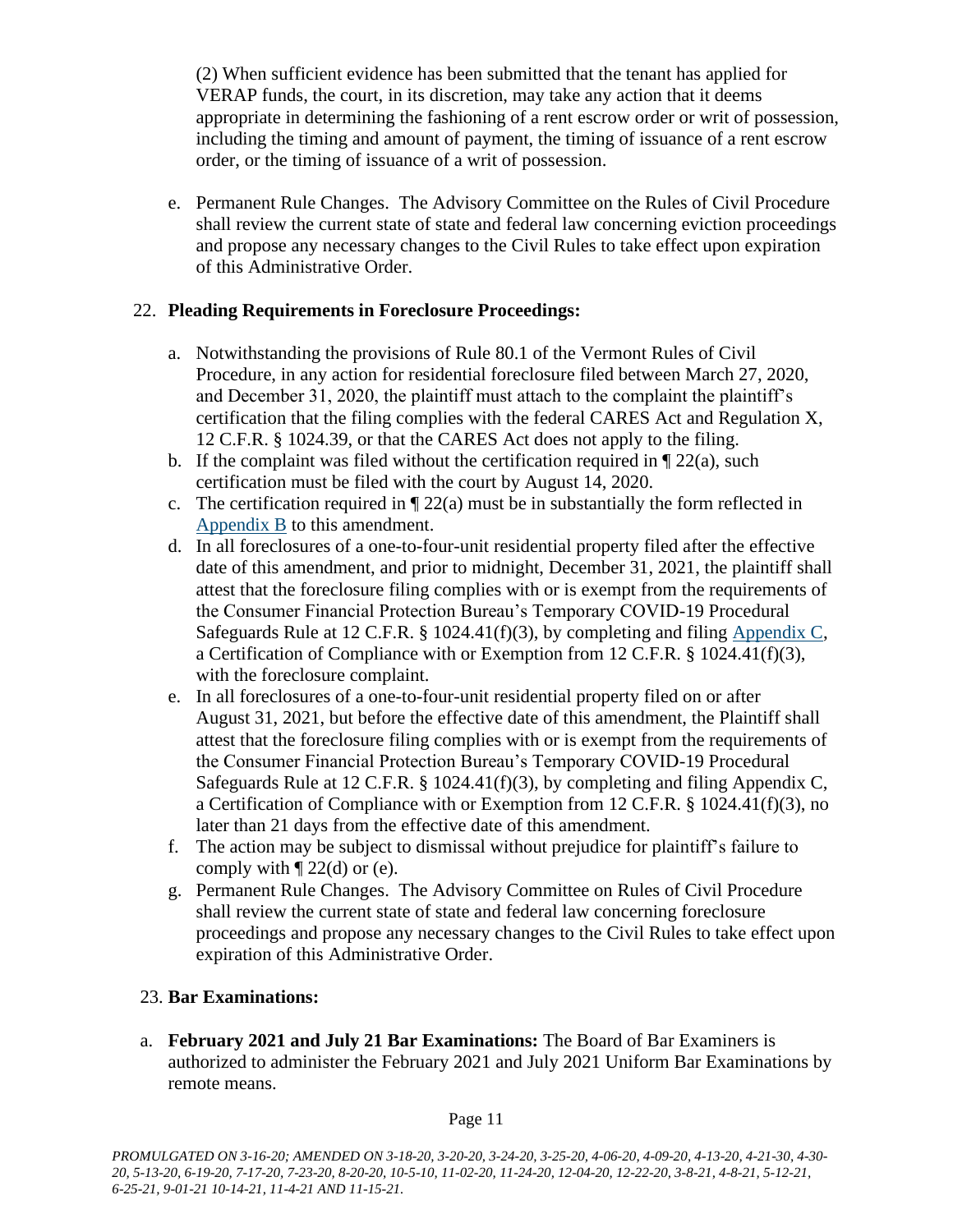b. **Health and Safety Requirements.** The Board of Bar Examiners is authorized to establish requirements for the bar examination necessary to protect the health and safety of applicants and bar administration staff. These requirements may include, but are not limited to, social distancing, masking, disclosure and proof of vaccination status, and proof of a negative COVID-19 PCR test prior to the examination date. The Board may refuse admission to any applicant not meeting these requirements and may remove applicants who fail to comply. The Board may also limit the number of people taking the bar exam due to space limitations. Any such limitations and requirements will be published on the Vermont Judiciary website and provided to all exam applicants prior to the examination.

24. **Extension of Offer of Judgment Rule to Plaintiffs.** Rule 68 of the Vermont Rules of Civil Procedure is amended to read as follows (new matter underlined; deleted matter struck through):

#### **RULE 68. OFFER OF JUDGMENT**

At any time more than 14 days before the trial begins or within such shorter time as the court may approve, a party defending against a claim may serve upon the an adverse party an offer to allow judgment to be taken against the defending party entered for the money or property or to the effect specified in the offer, with costs then accrued. If within 14 days after the service of the offer or within such shorter time as the court may order the adverse party serves written notice that the offer is accepted, either party may then file the offer and notice of acceptance together with proof of service thereof and thereupon the clerk shall enter judgment. An offer not accepted shall be deemed withdrawn and evidence thereof is not admissible except in a proceeding to determine costs. If the judgment finally obtained by the offeree entered is not more favorable than the offer, the offeree must pay the costs incurred after the making of the offer. The fact that an offer is made but not accepted does not preclude a subsequent offer. When the liability of one party to another has been determined by verdict or order or judgment, but the amount or extent of the liability remains to be determined by further proceedings, the party adjudged liable may make an offer of judgment, which shall have the same effect as an offer made before trial if it is served within a reasonable time not less than 14 days, or such shorter time as the court may approve, prior to the commencement of hearings to determine the amount or extent of liability.

#### **Explanatory Note**

The current COVID-19 pandemic forces the Judiciary to balance critical and to some extent competing objectives.

Page 12 Importantly, the courts play a critical role in protecting individual rights and maintaining the rule of law that is the backbone of our constitutional democracy. The United States and Vermont Constitutions protect individual rights to life, liberty, and due process. "[T]he judiciary is clearly discernible as the primary means through which these rights may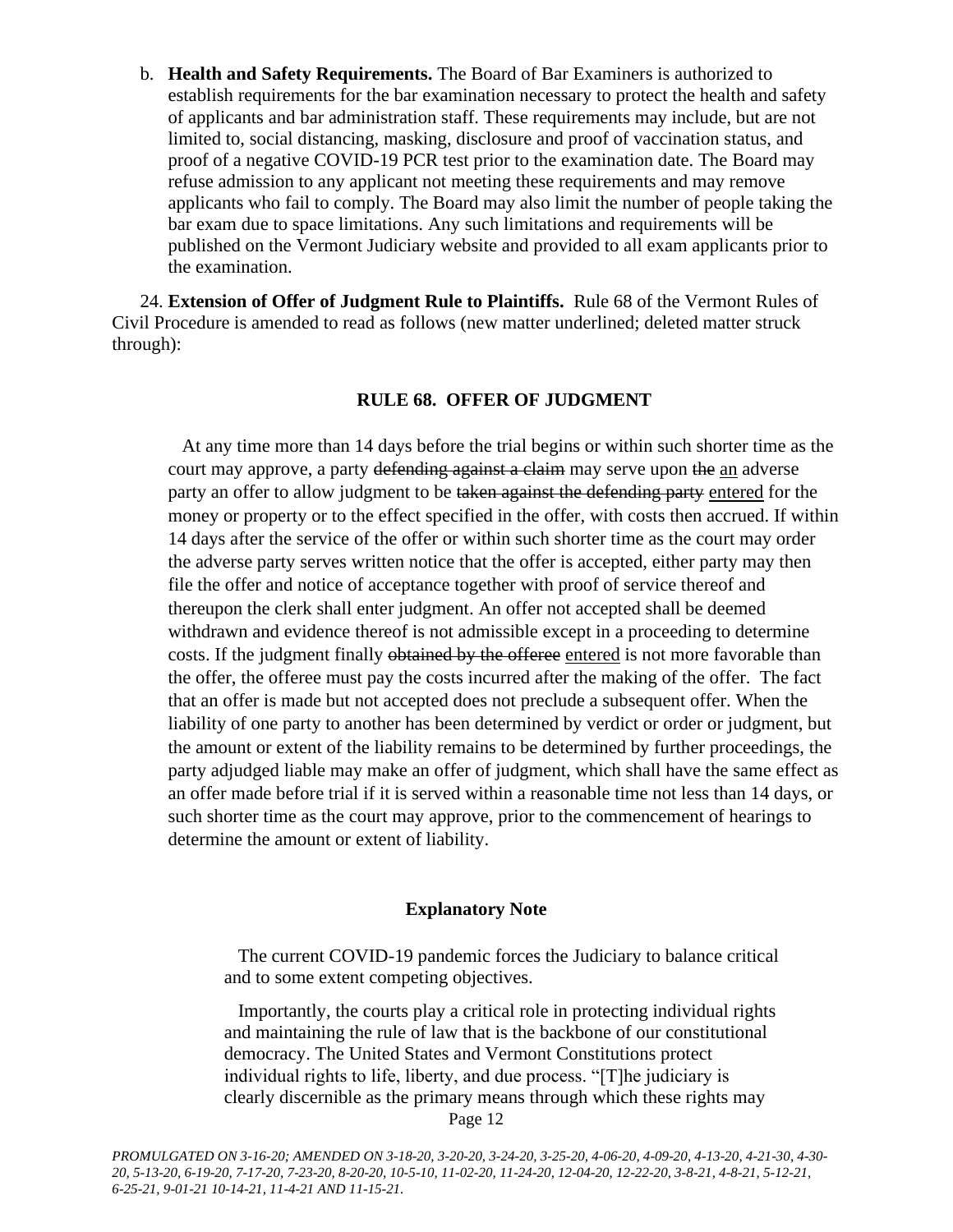be enforced." Davis v. Passman, 442 U.S. 228, 241 (1979). As James Madison said, independent courts "will consider themselves in a peculiar manner the guardians of those rights; they will be an impenetrable bulwark against every assumption of power in the Legislative or Executive; they will be naturally led to resist every encroachment upon rights expressly stipulated for in the Constitution by the declaration of rights." Id. at 241-42 (citing 1 Annals of Cong. 439 (1789)).

In addition, the work of Vermont's courts has a profound impact on the daily lives of Vermonters. Courts are charged with deciding critical questions related to the protection of children and the rights of their parents. The criminal justice system cannot fully function without the active engagement of courts. Rather than resorting to destructive self-help strategies, individuals and organizations rely on courts to resolve all manner of disputes by applying established legal principles. Families turn to courts to address vital issues, many involving urgent conflicts. And courts adjudicate civil petitions to protect individuals' safety.

Moreover, open trials are important to the administration of justice. As the U.S. Supreme Court has explained, "The value of openness lies in the fact that people not actually attending trials can have confidence that standards of fairness are being observed; the sure knowledge that anyone is free to attend gives assurance that established procedures are being followed and that deviations will become known. Openness thus enhances both the basic fairness of the criminal trial and the appearance of fairness so essential to public confidence in the system." Press-Enter. Co. v. Super. Ct. of Cal., Riverside Cty., 464 U.S. 501, 508 (1984). For these reasons, we have recognized that the public has a "constitutional and common law right of access to court records and proceedings," State v. Tallman, 148 Vt. 465, 472, 537 A.2d 422, 427 (1987), and public judicial proceedings are the rule, and closed ones the exception. Herald Ass'n, Inc. v. Ellison, 138 Vt. 529, 533, 419 A.2d 323, 326 (1980).

Nevertheless, the current public-health crisis arising from COVID-19, and the resulting declaration of a judicial emergency, reinforced by the Governor's declaration of a State of Emergency, calls for extreme measures to mitigate the impact of the pandemic. The Governor, based on evidence-based public-health concerns, has declared a State of Emergency in Executive Order 01-20, and has augmented the restrictions in that Executive Order with a series of addenda imposing increasingly restrictive limitations on public gatherings and activities. Through our own Administrative Order, as amended from time to time, the Vermont Supreme Court has declared a judicial emergency and has implemented increasingly more expansive changes with respect to matters within our authority in an effort to meet the Judiciary's most urgent constitutional obligations while respecting the recommendations of public-health officials, mitigating risks to the dedicated public servants who work in the judiciary, and responding to the staffing challenges arising from the pandemic.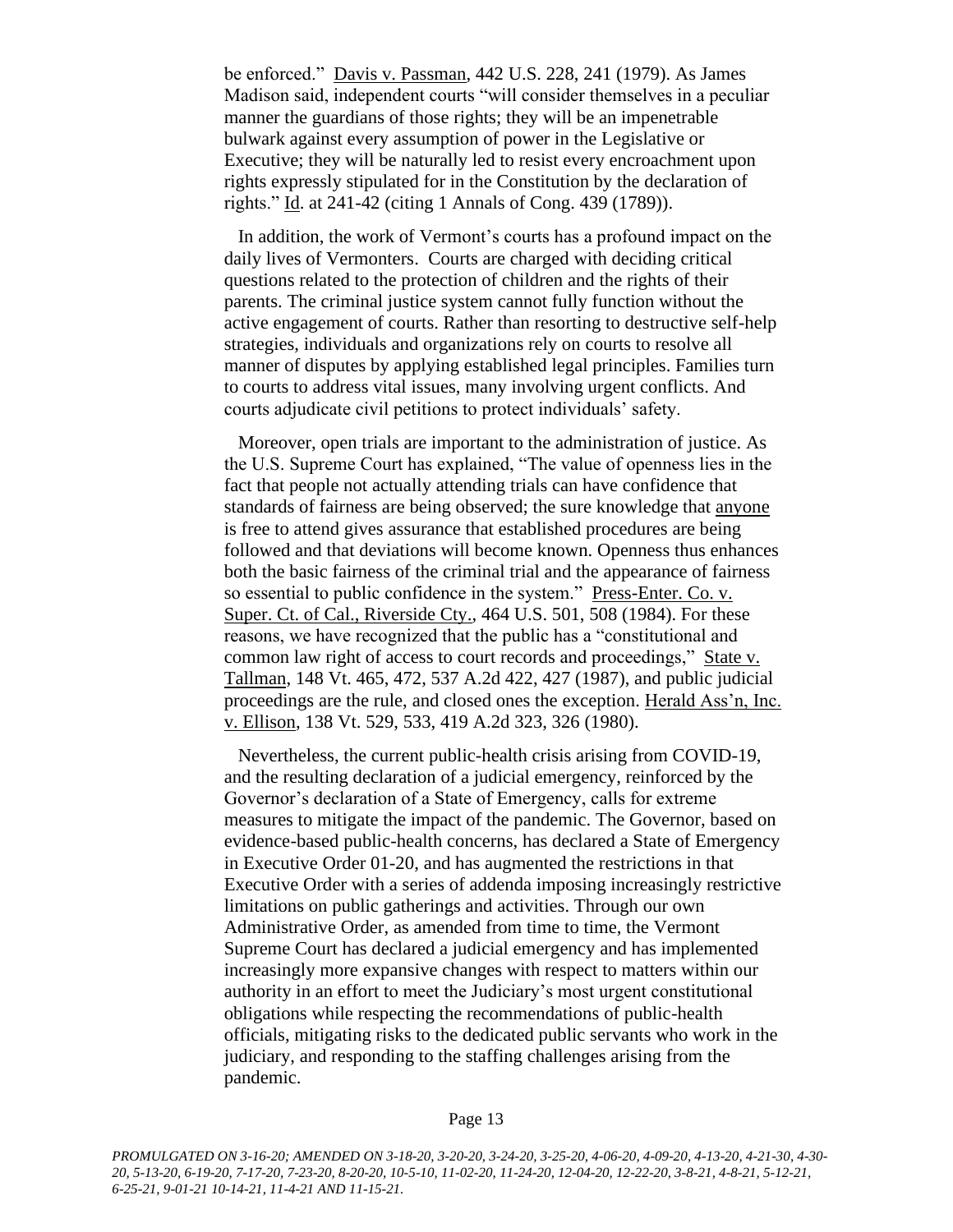This ongoing process of responding to the evolving public-health crisis, balancing competing concerns, and adjusting court rules and operations will continue until this crisis runs its course. Some changes in court operations will require rule changes or amendments to this Administrative Order. Some operational changes, such as implementation of remote work for many Judiciary staff, fall within existing authority of the Court Administrator and do not require amendments to this Administrative Order.

The Court's initial order, on March 16, 2020, postponed superior court hearings in all but the most urgent cases—those most profoundly impacting individuals' personal liberty, safety, and family attachments. In those cases, the impact of inaction by the courts would be particularly substantial and enduring. In addition, in those cases, the Court sought to maximize the use of remote audio and video to minimize the number of individuals congregating for a hearing. In addition, the Court suspended all judicial bureau hearings as well as rules regarding court filings to allow individuals to use email for most court filings. The Court also suspended strict enforcement of timelines related to public requests for court records, while requiring reasonable efforts under the circumstances in response to public records requests. Finally, the Court imposed restrictions on access to court buildings to exclude anyone at high risk of infection pursuant to Department of Health guidelines, as well as anyone seeking to enter the courthouse for any purpose other than participating in or attending a public proceeding.

The March 18 amendment assigned the Supreme Court discretion to waive oral argument in its own proceedings, or to conduct those arguments by remote audio or video means. The amendment carved out a narrow exception to the general suspension of nonemergency hearings for nonevidentiary, nonemergency hearings that could be conducted entirely remotely. This exception was limited by staff availability, and the amendment authorized the Court Administrator to make real time determinations as to whether and to what extent to schedule or conduct such hearings.

By amendment on March 20, the Court augmented its rule authorizing court filings by email to allow electronic signatures in lieu of "wet" signatures on such documents. It suspended the in-person participation requirement with respect to court-ordered mediation. And it limited the times and locations that Judiciary employees can conduct Judiciary business.

By amendment on March 24, the Court extended the duration of the restrictions on access to courthouses to be coterminous with the rest of the Administrative Order and made some technical corrections to that provision. In addition, the Court issued a host of general directives concerning committees, boards, and commissions established or governed by the Supreme Court. These measures included suspending in-person committee meetings; suspending most adjudicative hearings by boards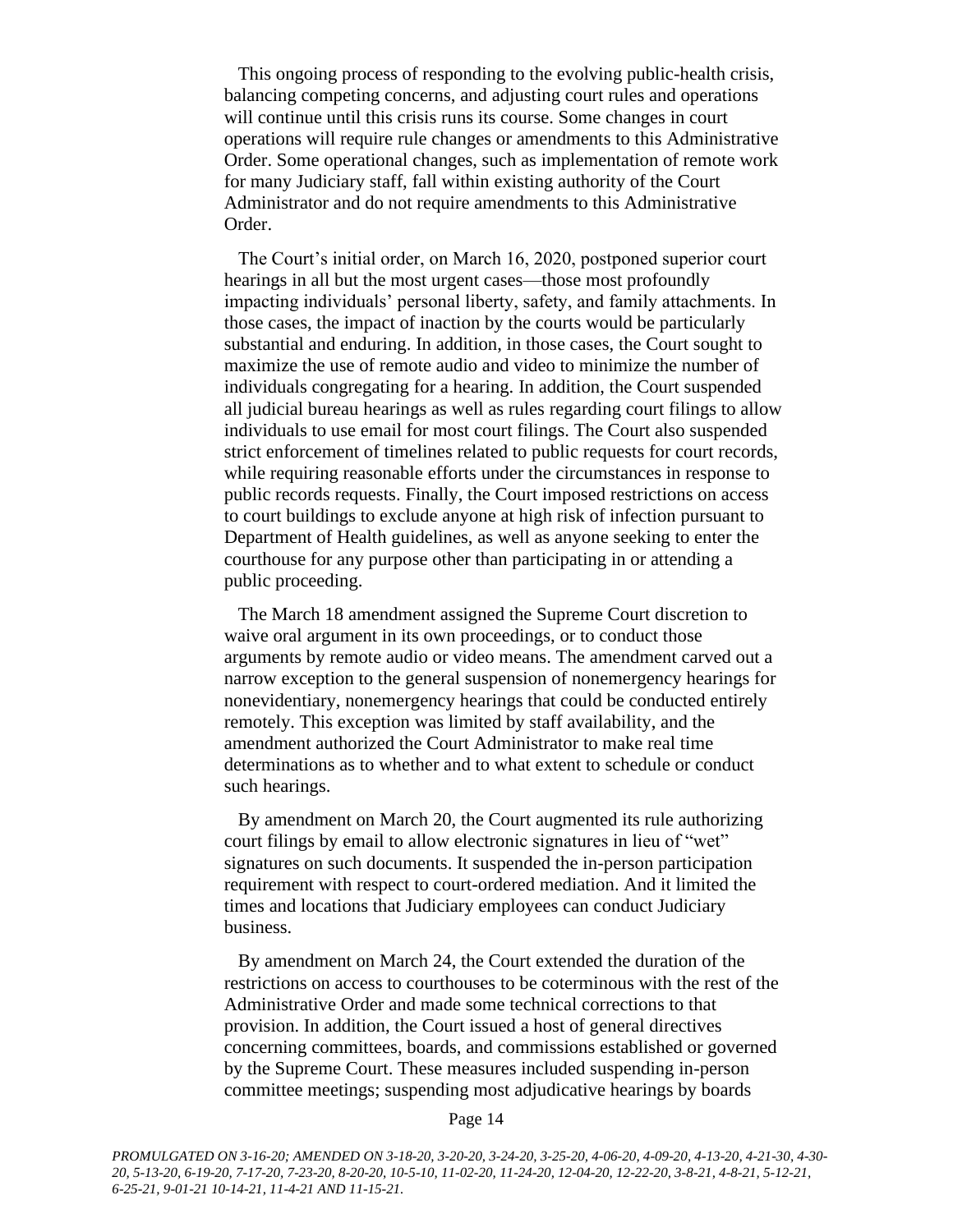except those necessary to protect the public; and authorizing email filings with these committees. The Court also authorized remote administration of the oath of admission to the Bar, and waived certain continuing legal education requirements for the license renewal period ending June 30, 2020. Finally, in recognition of the likelihood that public-health demands and reduced staff availability may require the Judiciary to find creative ways to address the most urgent cases, the Court invoked its statutory authority to make rules concerning venue to authorize the Chief Superior Judge, in consultation with the Court Administrator, to depart from the ordinary rules of venue in certain circumstances.

By amendment on March 25, the Court has adopted this Explanatory Note. The Court has further restricted public access to those court proceedings that are continuing pursuant to this Administrative Order. With narrow exceptions, only participants in those proceedings will be admitted to Judiciary courthouses. The Court has taken this extreme step in recognition of the Governor's March 24 Addendum 6 to Executive Order No. 01-20, which called for Vermonters to stay at home or in their place of residence, leaving only for essential reasons. The Court seeks to mitigate the Constitutional concerns raised by an order temporarily excluding the general public from court proceedings by including an exception allowing registered members of the media to attend court proceedings that are not otherwise confidential by law. Because of the administrative challenges of operating courts under current circumstances, the March 25 amendment provides that no new applications for one-time media certification will be entertained while this order is in effect. The amendment further urges all individuals admitted to a courthouse to observe social distancing.

#### **Explanatory Note—April 6, 2020 Amendment**

By amendment to ¶ 3(b) dated April 6, the Court has deferred all jury draws and jury trials to at least May 15, notwithstanding the termination date of the Administrative Order declaring a judicial emergency. In light of the course of the public-health crisis, the fact that jury draws and jury trials require that many people operate in close physical proximity, and the strains on the Judiciary arising from the COVID-19 pandemic, it is virtually impossible that jury draws or jury trials would be consistent with public health, as well as the health and safety of parties, their lawyers, and Judiciary staff, by May 15. In light of the advance planning jury trials typically require, this amendment gives parties, witnesses, lawyers, and court staff ample notice of the continued suspension of jury trials until at least May 15. The suspension of jury trials implicates fundamental constitutional rights, most acutely in cases in which a criminal defendant is in custody pending trial. For that reason, the Court will revisit the question of jury trials on an ongoing basis through the continuing course of this judicial emergency with a goal of resuming such trials as soon as reasonably safe.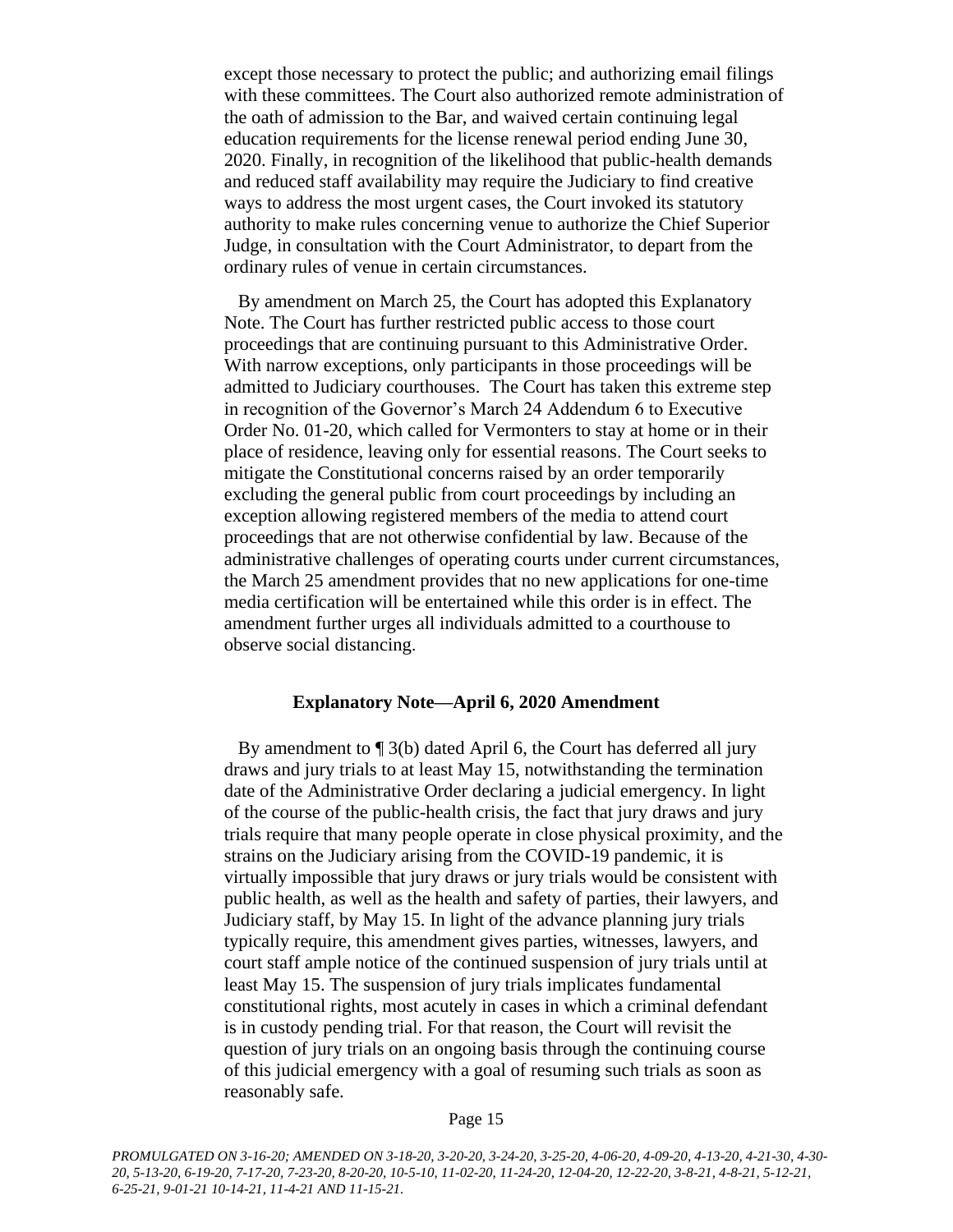The April 6 amendment also suspends the requirement of filing paper briefs and printed cases in appeals to the Supreme Court. In light of the Governor's March 24 Addendum 6, this amendment removes the paperfiling requirement that would otherwise require most parties to travel to their office to assemble the paper briefs and printed case, and may lead them to call upon other staff for administrative support. The rule requires that within 30 days of the termination of the judicial emergency, or within 30 days of an amendment terminating the suspension of the paper-filing requirement, a party must file the paper briefs and printed cases otherwise required by the appellate rules. Recognizing that in some cases the Court may have already done much of its work on a case by the time the paperfiling requirement applies, the amendment allows parties to request permission to file only a single paper copy of a brief and printed case at that time.

The April 6 amendment makes a minor change to the provision regarding access to courts, replacing an inaccurate description with the proper term "communications specialists."

The April 6 amendment allows the Supreme Court to hold arguments by video or other electronic means, in addition to telephone. Because the Supreme Court arguments will be by remote electronic means, the April 6 amendment clarifies that public access to court hearings will also be effected by remote means. No individuals, whether participants, media, or otherwise, will be admitted to the Supreme Court building for oral arguments because no arguments will be physically held in the Supreme Court.

With respect to notarization and oaths, the April 6 amendment seeks to address the challenges arising from requirements based in court rule that certain documents, such as affidavits and verified complaints, be notarized. The amendment authorizes individuals to essentially self-certify the truthfulness of their statements, subject to the penalty of contempt, where notarization is otherwise required by court rule. It does not purport to change notarization requirements where affidavits are required by statute. In that regard, the remedy provided by these rules is limited. The Legislature is currently considering legislation that would address these problems more broadly, and the Court will revisit this amendment upon passage of any legislation relating to oaths and affidavits filed in court.

To facilitate ongoing discovery in the context of the social-distancing measures currently in place, the April 6 amendment further allows for remote administration of the oath in the context of depositions. Finally, the amendment makes it clear that courts may administer oaths remotely for the purpose of conducting remote hearings where otherwise authorized, provided the court is satisfied as to the identity of the witness testifying remotely.

Finally, in light of the health concerns posed by the ongoing COVID-19 pandemic, the April 6 amendment suspends the administration of July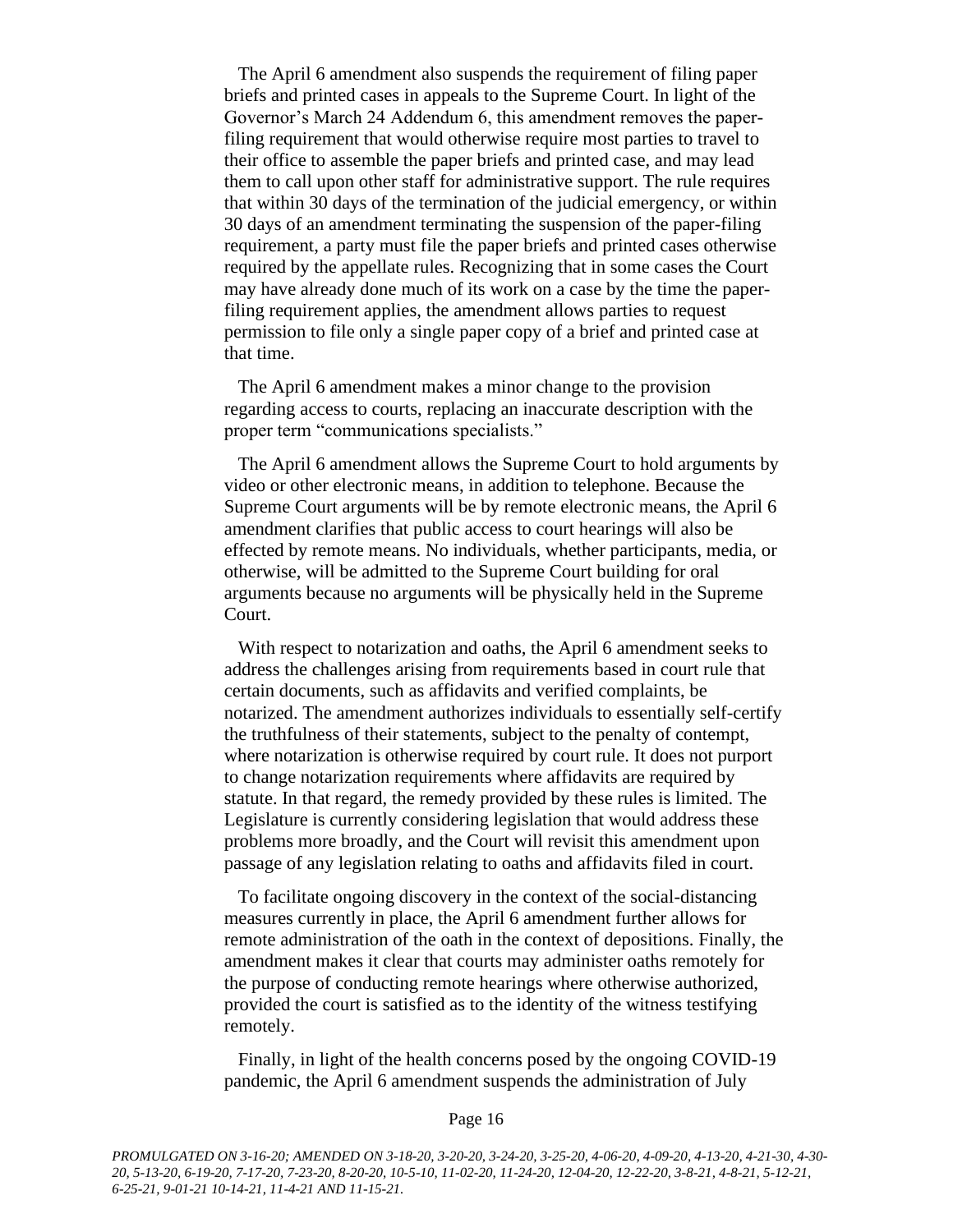Uniform Bar Exam. This position is consistent with that taken by some neighboring states and is appropriate in Vermont at this time. The Court intends to reschedule the exam for the fall if the NCBE offers the exam at that time and if administration of it is possible without placing those involved at risk.

#### **Explanatory Note—April 9, 2020 Amendment**

The April 9 amendment extends the sunset date of this Administrative Order from April 15, 2020 to May 31, 2020. Because of the significant lead time involved in scheduling court proceedings, the continuing uncertainty about when public-health social distancing measures will be relaxed, and the likely need to prioritize certain cases as social distancing requirements ease, unless otherwise specified within Administrative Order 49, the provisions of AO 49 will be extended until May 31, 2020. The April 9 amendment also strikes paragraph 3(b) which established a different period of suspension for jury trials than for other matters. Pursuant to this amendment, the period of suspension of jury draws and jury trials is coterminous with the period in which other hearings are suspended. The Court will revisit this timing as conditions on the ground, and public-health recommendations, evolve.

#### **Explanatory Note—April 13, 2020 Amendment**

By amendment to ¶ 6 dated April 13, the Court has suspended some court rules regarding service of pleadings and other documents in Superior Court proceedings to require that lawyers serve documents on one another by email, and to allow by voluntary agreement service on or by selfrepresented parties by electronic means. This amendment follows from the Governor's March 24 Addendum 6 to Executive Order No. 01-20, which called for Vermonters to stay at home or in their place of residence, leaving only for essential reasons. Because many lawyers and parties are properly remaining in their homes during this time, many do not have regular access to their incoming paper mail and thus may fail to satisfy deadlines for responding to documents served by mail. Many also lack access to copiers, postal meters, and administrative support necessary for sending pleadings and other papers by mail. The rule does not mandate service by email by or to self-represented parties, who may not have email addresses or ready access to one another's email addresses, but does allow service by email or other electronic means by mutual agreement. The amendment requires an agreement for service to or from a self-represented party to be in writing and filed with the court.

This amendment does not apply to service of process governed by V.R.C.P. 4, or analogous rules in other divisions, and does not apply where applicable electronic filing rules require other means of electronic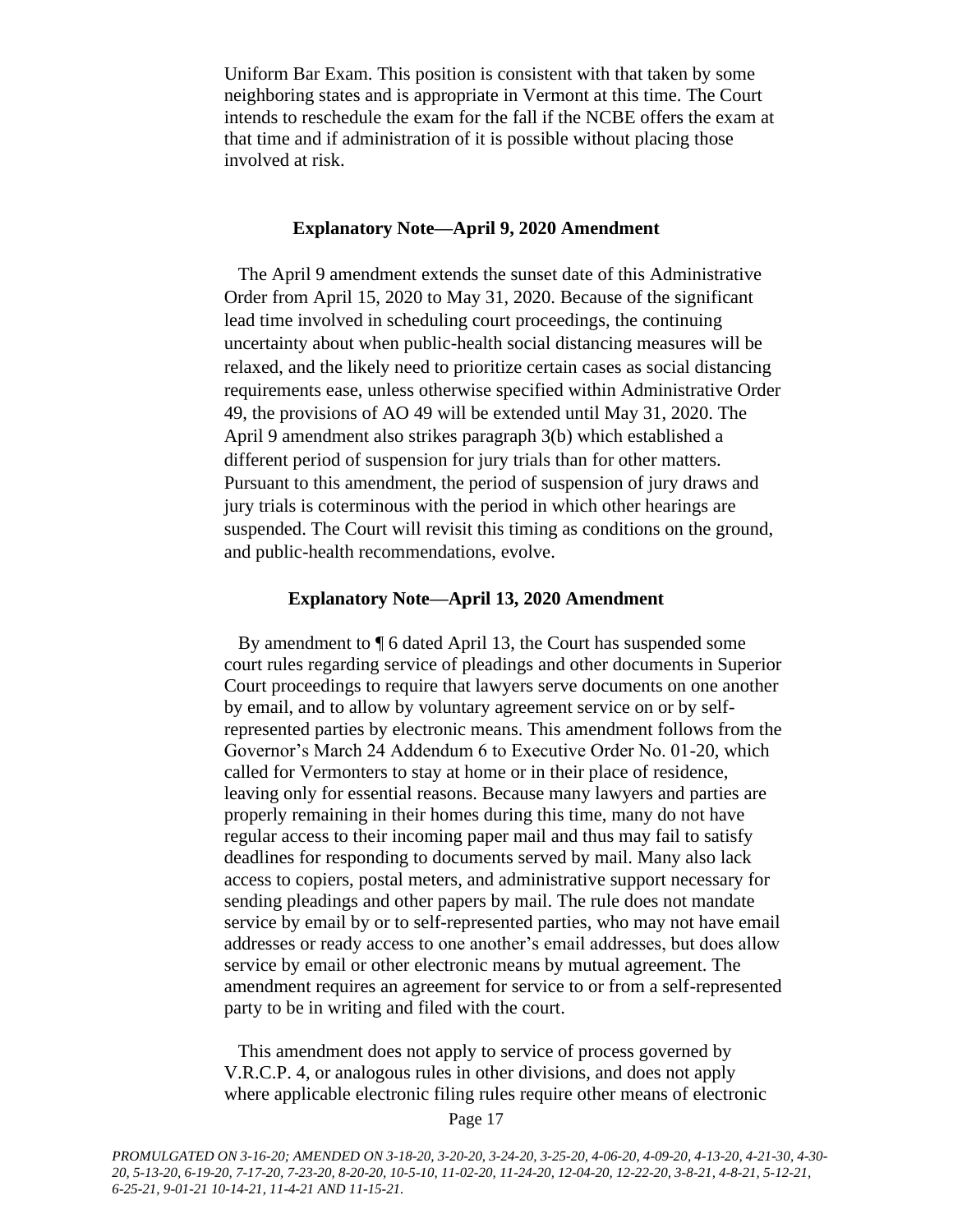service. Nor does it alter any rules or statutes concerning when and to whom service of such documents is required. It only addresses the means of serving documents where required by V.R.P.P. 5(b) and V.R.C.P. 5(b) (incorporated into other divisions by V.R.A.P. 25, V.R.Cr.P. 49, V.R.F.P.  $4.0(a)(2)(A)$ , and V.R.E.C.P. 3,  $4(a)$ ,  $5(a)(2)$ ), or other provisions of law regarding service other than initial service of process.

To facilitate mandatory email service, attorneys must provide an email address on all documents filed with the court or served on another party. Pursuant to Administrative Order 44, attorneys in active status are already required to register up to three email addresses in eCabinet for purposes of receiving notices of hearing and other documents. Attorneys may include staff email addresses among those addresses registered in eCabinet. Because attorneys may not have listed their eCabinet email addresses on documents filed or served as of the effective date of this amendment, the amendment requires attorneys to promptly notify one another of the email addresses at which they will receive service if they have not included this information in any pleadings or filings. Although this amendment establishes email as the default means of service between attorneys, they may agree in writing to alternative methods of service, including service by mail or other electronic means such as a shared digital storage system. This agreement must be made in writing. Any change to the means of service, whether indefinite or for the purpose of serving a specific document, must be documented in writing.

Where a party makes service to the email address provided by the other party pursuant to this rule, or as otherwise provided in the parties' agreement, service is complete upon transmission. However, if the sending party learns that the attempted service did not reach the party to be served, service is not complete.

The April 13 amendment provides that motions and filings in the Supreme Court must be served in the same manner as service of pleadings and other papers in the Superior Court, as outlined in paragraph 6(c). In particular, lawyers must serve one another by electronic means as set forth above, unless they mutually agree otherwise. Self-represented parties may agree to send and/or receive service by email, as described above, but are not required to. The April 13 amendment recognizes that under existing rules briefs are served on represented parties electronically. Selfrepresented parties may agree to service by electronic means, but the default remains paper service.

#### **Explanatory Note—April 20, 2020 Amendment**

The April 20 amendment adds motions to modify or enforce parent-child contact in juvenile and domestic cases to the list of emergency motions that are not suspended by this Administrative Order. As a practical matter,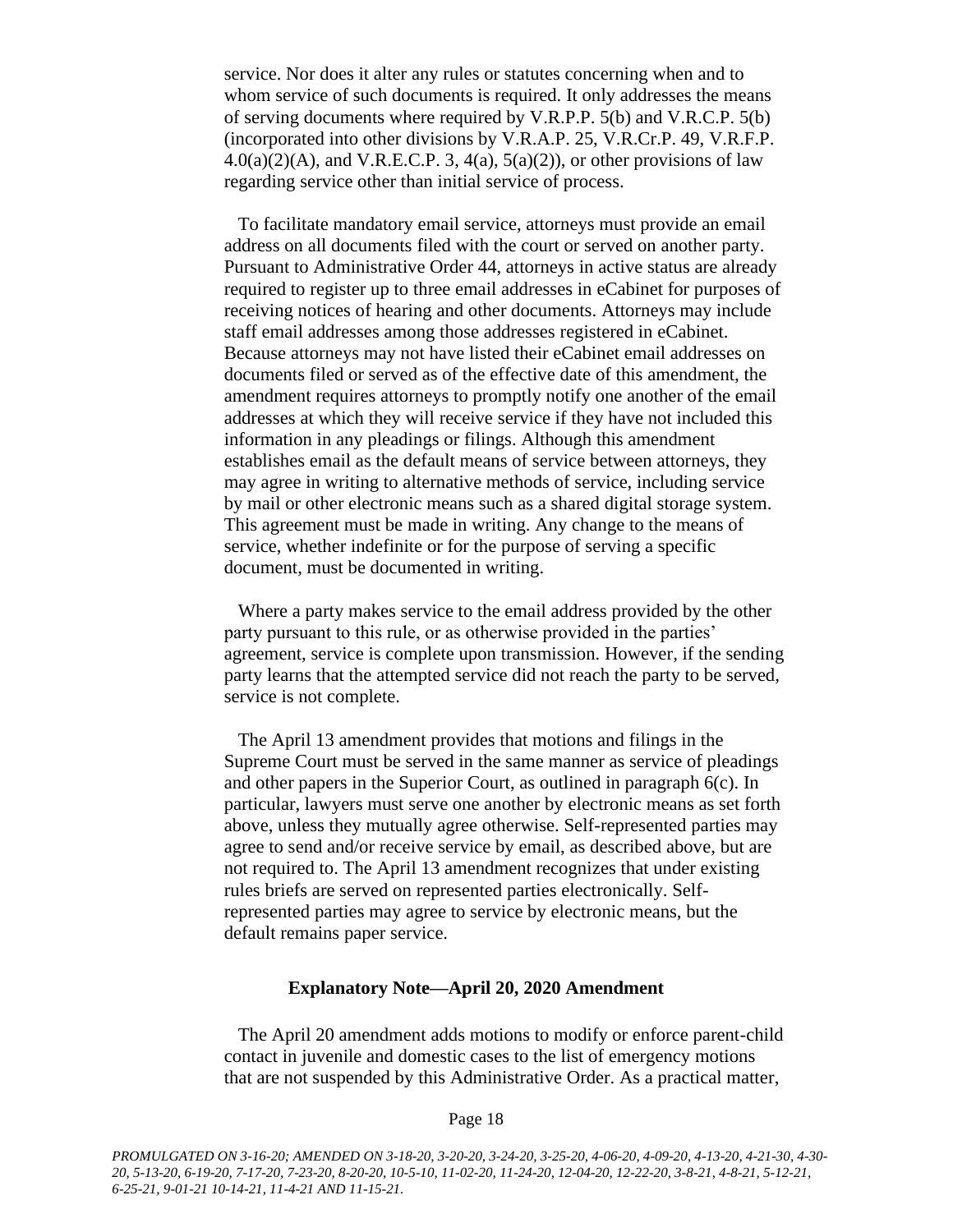where parties cannot reach agreement with respect to parent-child contact in the context of the COVID-19 crisis, either parent should be able to bring the matter to the court for resolution—the parent seeking to enforce the existing order as to parent-child contact, or the parent seeking to suspend or modify the order. The amendment clarifies that hearings on such motion are not suspended, whether the motions are to suspend, modify, or enforce that order.

The April 20 amendment also provides trial courts with greater flexibility in setting hearings that are not suspended by this Administrative Order for telephone or video hearings. In the civil, family, and probate divisions, with respect to video hearings and trials, the amendment suspends the timelines in Rule  $43.1(c)$  so that the court may set matters for hearings, both evidentiary and nonevidentiary, on shorter notice. In responding to objections to video testimony, courts will still be guided by the factors in Rule  $43.1(c)(6)$ . The amendment allows courts to set hearings, both evidentiary and nonevidentiary, for audio conference. Experience during this crisis has shown that in many cases, telephone hearings can provide all parties a fair opportunity to be heard without compromising individuals' health or the health of others. The amendment makes it clear that courts need not make any specific findings in advance in scheduling hearings for audio, and that the factors set forth in Rule 43.1(d) will still guide courts' consideration of objections to audio testimony. To the extent they are not inconsistent with this amendment, the provisions of Rule 43.1 will continue to apply.

In the criminal division, the April 20 amendment makes it clear that courts may schedule nonevidentiary hearings by remote audio, or may preside remotely, in those cases in which the presence of the defendant is not required by V.R.Cr.P. 43. V.R.Cr.P. 43 and Administrative Order 38 otherwise remain in force with respect to evidentiary and video hearings except that, with the agreement of all parties, courts may take testimony through remote audio or video not otherwise authorized by Administrative Order 38.

As of April 20, the Vermont Department of Health has recommended that people wear cloth face masks, or coverings, if they leave their home for essential purposes. The Department advises that because people may have COVID-19 but no symptoms, wearing a face mask may help keep people from spreading the virus. Face coverings are not a substitute for physical distancing and other prevention measures. The Vermont Department of Health recommends that people wear face coverings when other people are nearby. The public-health guidance does not define "nearby" in terms of distance. By Addendum 10 to Executive Order 01- 20, the Governor has called for all businesses, nonprofit and governmental entities to require employees to wear nonmedical cloth face coverings (bandanna, scarf, or nonmedical mask, etc.) over their nose and mouth when in the presence of others.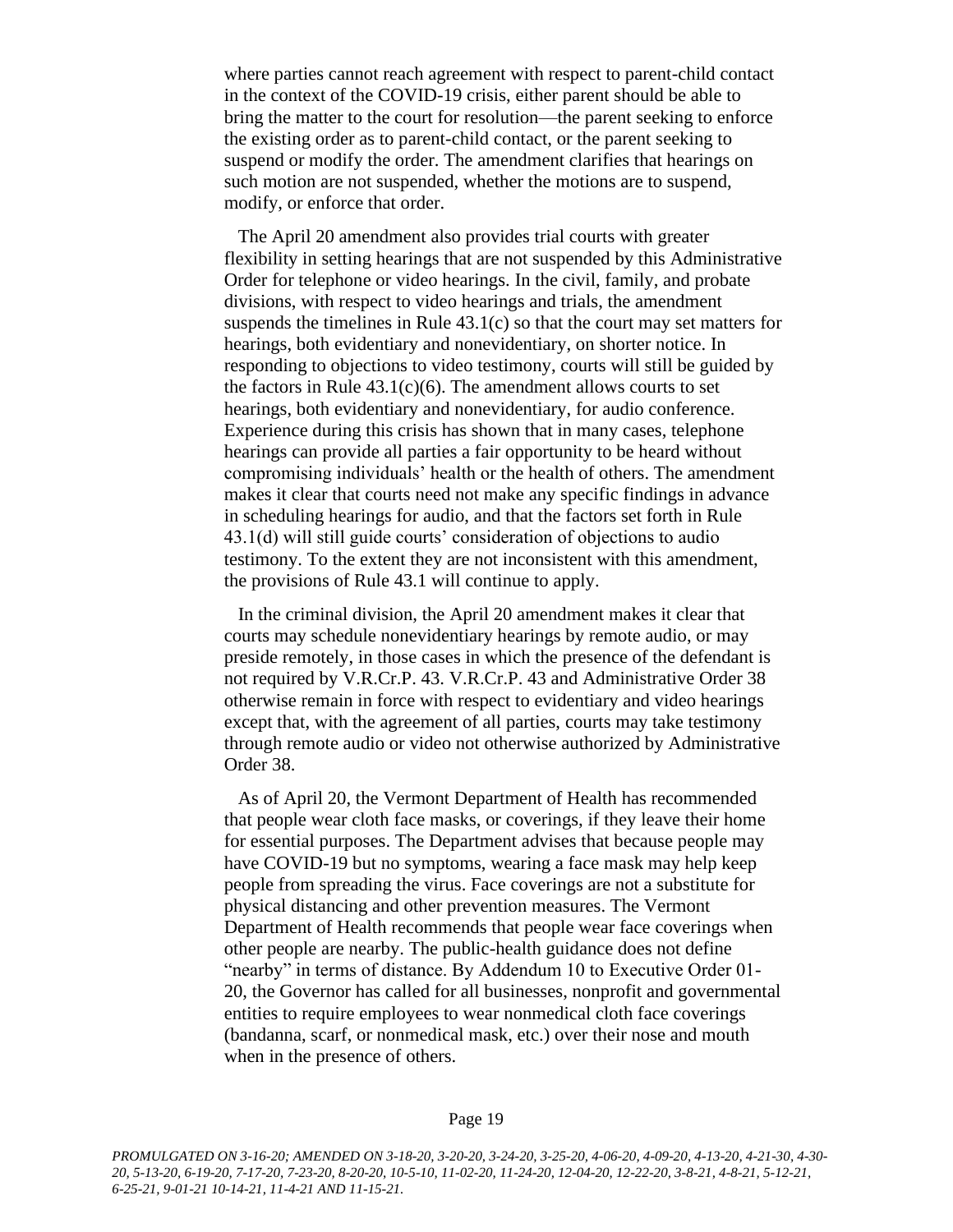Consistent with this guidance, and to protect the health of members of the public required to attend court proceedings, as well as Judiciary and other personnel working in the courts, the April 20 amendment provides that individuals entering Judiciary buildings must wear cloth masks covering the mouth and nose. This rule applies to all who work in the Judiciary as well as participants, lawyers, members of the media, and members of the public. Individuals who are not wearing a mask, whether their own or one provided by the court, will be denied entry at screening points. Individuals who remove their masks after entering the building will be required to immediately leave the building. Judiciary staff in nonpublic workspaces are not required to wear masks if no other people are nearby, but should wear them in nonpublic common spaces such as bathrooms or office breakrooms. The Judiciary recommends that people use their own cloth masks, but will provide masks for people who do not have their own. Like the Governor's Executive Order, this rule requires individuals to wear nonmedical cloth masks, in recognition of the need to conserve medical-grade masks for health-care providers. However, individuals who wear non-cloth medical-grade masks will not be deemed to be in violation of this rule.

#### **Explanatory Note—April 30, 2020 Amendment**

The April 30 amendment extends to cases in the Environmental Division the provisions of this Administrative Order regarding remote proceedings in most cases in the civil, family, and probate divisions.

The amendment also provides for remote proceedings in juvenile delinquency proceedings pursuant to V.R.F.P. 1 on the same general terms as in the criminal division, and in the criminal division expands on existing rule V.R.Cr.P.  $43(a)(2)$  and the existing provisions of this Administrative Order. In particular, in the criminal division, the amendment authorizes the court to preside remotely, and to require any or all witnesses to participate remotely by video or audio in nonevidentiary proceedings where the defendant's presence is not required. In the juvenile delinquency docket, the amendment likewise authorizes the court to preside remotely and to require any or all witnesses to participate by remote audio or video in nonevidentiary proceedings where the presence of the juvenile is not required. In nonevidentiary proceedings where the presence of the defendant or juvenile is required, whether pursuant to V.R.Cr.P. 43 for criminal defendants, or provisions in Chapter 52 of Title 33 for juveniles, this amendment does not authorize the court to require defendants to participate remotely. However, pursuant to recent legislative action V.R.Cr.P. 43(d) has been amended, (see S.114, signed into law April 28, 2020), and the requirement that a criminal defendant be present for certain proceedings may be satisfied through remote means under specified circumstances. In addition, the April 30 amendment extends the remote audio and video participation in evidentiary proceedings to juvenile delinquency proceedings by agreement of all parties.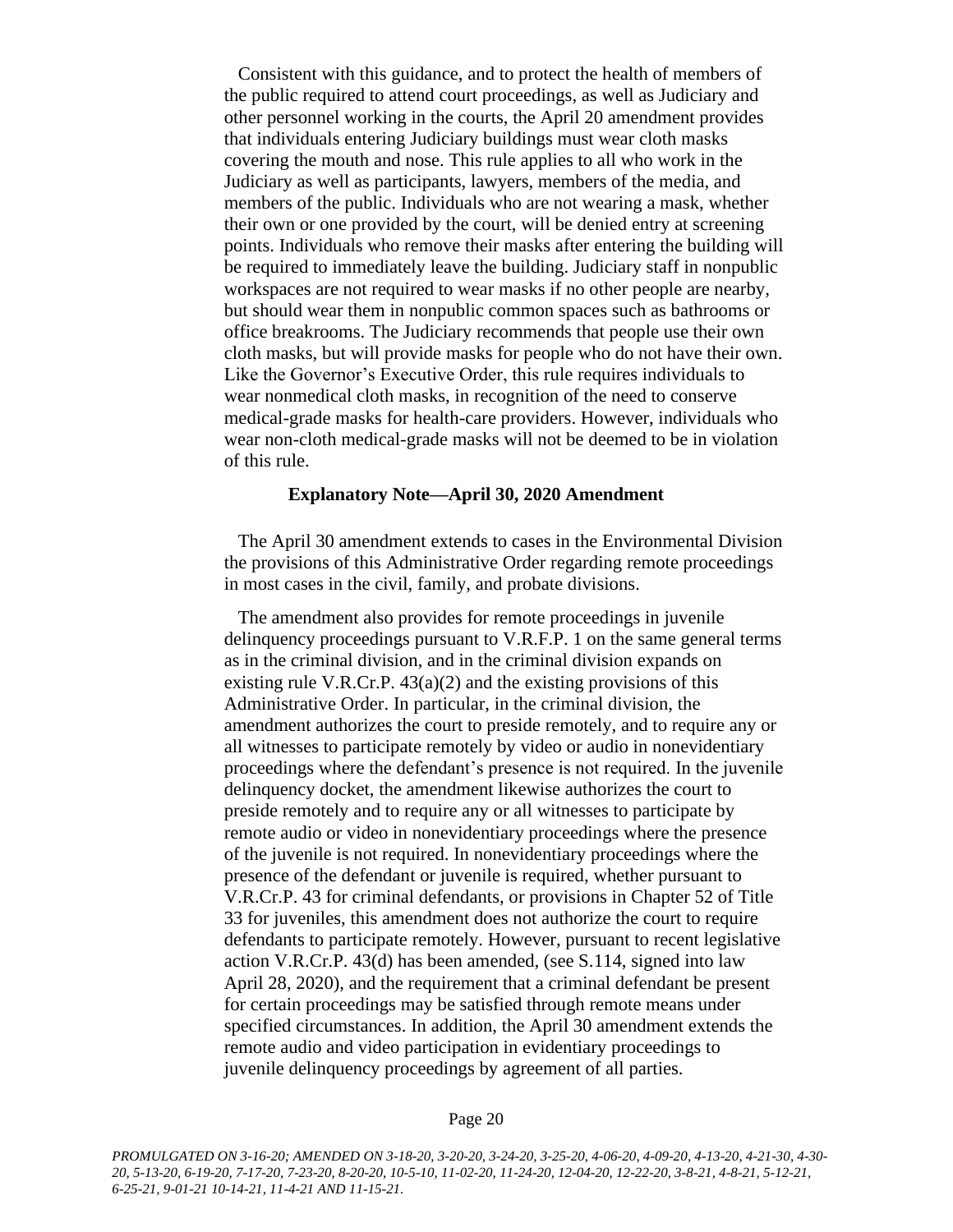Finally, the April 30 amendment eliminates the special procedure in former ¶ 17(a) that allowed self-attestation to an oath where the oath and notarization are required by court rules. Pursuant to S.114, signed into law April 28, 2020, a party may file without notarization any document that would otherwise require approval or verification of a notary by filing the document with the following language inserted above the signature and date: "I declare that the above statement is true and accurate to the best of my knowledge and belief. I understand that if the above statement is false, I will be subject to the penalty of perjury or other sanctions in the discretion of the court." This statute, in effect until 30 days after the Governor terminates the state of emergency by declaration, provides a broader and more effective solution to the problem targeted by prior subdivision (a), and renders that subdivision unnecessary.

#### **Explanatory Note—May 13, 2020 Amendment**

The May 13 amendment extends the judicial emergency until September 1, 2020. This does not signal that the existing provisions in the emergency order will necessarily remain in place until that time. The Court anticipates continued amendments to A.O. 49 to meet the evolving conditions. The extension until September 1 reflects a recognition that the public-health crisis that gave rise to this Order is not likely to fully resolve before September 1, and deviations from historical court practice, or modifications to at least some court rules, will be necessary through the upcoming summer.

The May 13 amendment lifts the blanket suspension of nonemergency court proceedings in superior courts and the judicial bureau, and amends ¶¶ 3, 4, 5, and 11 in recognition of that fact. Consistent with the expansion of operations plan, nonemergency hearings in all dockets may begin starting June 1, 2020, and courts may begin scheduling hearings on May 18, 2020. The amendment substitutes in ¶ 3 a continuing suspension of criminal jury trials until September 1, 2020, and civil jury trials until January 1, 2021, and provides that jury summonses shall not be sent prior to August 3, 2020. The lifting of the suspension of nonemergency hearings in ¶ 3 does not signal that hearings will immediately recommence in all dockets. The expansion of judicial operations accompanying the contemporaneous lifting of many of the restrictions in the Governor's Executive Order 01-20 will be gradual and deliberate. In light of the substantial backlog in urgent hearings, including those that were not formally suspended pursuant to former ¶ 3, courts will resume scheduling hearings taking into account staff availability; the impact of social distancing requirements on the availability of courtrooms; the suitability and availability of remote technologies for particular hearings; and the availability of parties, lawyers, and other participants.

Finally, the May 13 amendment provides that attorneys, who are due for relicensure by June 30 of this year and who have suffered hardship on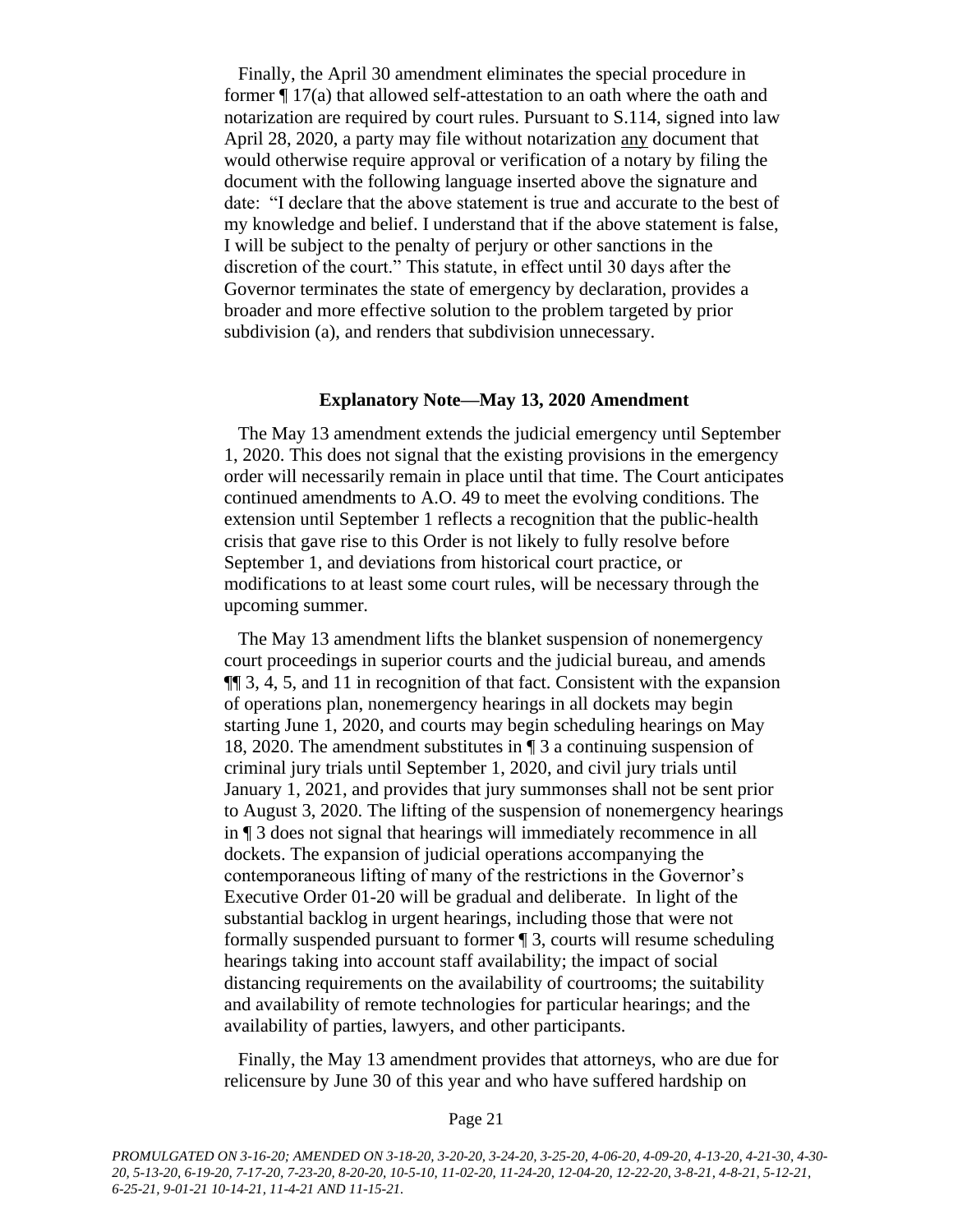account of the COVID-19 pandemic, may defer payment of their relicensing fee until September. The online portal for relicensure will be modified to reflect this option. Lawyers invoking the deferral option will be asked to certify that the pandemic has caused hardship, but will not be required to provide additional information about their finances.

#### **Explanatory Note—June 19, 2020 Amendment**

The June 19 amendment amends the introductory language to the Administrative Order in recognition of the fact that the specific restrictions on assemblies and interactions incorporated in the Governor's Executive Order 01-20 have evolved considerably since the Governor's initial promulgation of that Order on March 13, 2020.

In addition, the June 19 amendment adds  $\P$  5(c) to establish a strong preference for remote proceedings whenever reasonably possible in light of the available technology in the court, the access of the hearing participants to means for remote participation, the nature of the hearing, and the restrictions of the applicable rules. Although the Court has lifted an across-the-board suspension of all but emergency hearings, the goal of minimizing the number of people in Judiciary buildings remains paramount. This is the best way to protect court users, court personnel, and the general public. In some cases, courts may conduct hearings in which some participants are in the courtroom, and others participate remotely; in such cases, courts should take steps to ensure that neither party is disadvantaged by the mode of participation.

The June 19 amendment maintains the requirements in ¶ 7 that individuals entering Judiciary buildings undergo screening and wear masks, but assigns the State Court Administrator responsibility for developing specific protocols for screening and any exceptions to the general policy concerning masks. The State Court Administrator is directed to keep abreast of evolving public-health guidance and to amend her directives or policies concerning screening and masks consistent with that guidance. Effective contemporaneous with the promulgation of this amendment, the State Court Administrator has issued Administrative Directive No. PG-13, which establishes the current screening and other requirements applicable to individuals entering court buildings.

Finally, the June 19 amendment requires that judges and court staff prioritize juvenile cases and those involving defendants detained prior to trial in scheduling hearings. This amendment implements a recommendation of the May 13, 2020 Blueprint for Expansion of Court Operations, adopted by the Court. That document establishes procedures for the gradual expansion of court operations, balancing the needs of staff, judges, attorneys, and litigants to the extent possible. It recognizes that the Judiciary will continue to face resource limitations as well as constraints arising from social-distancing requirements. It calls for the presiding Judge and Clerk of each unit to convene judges and court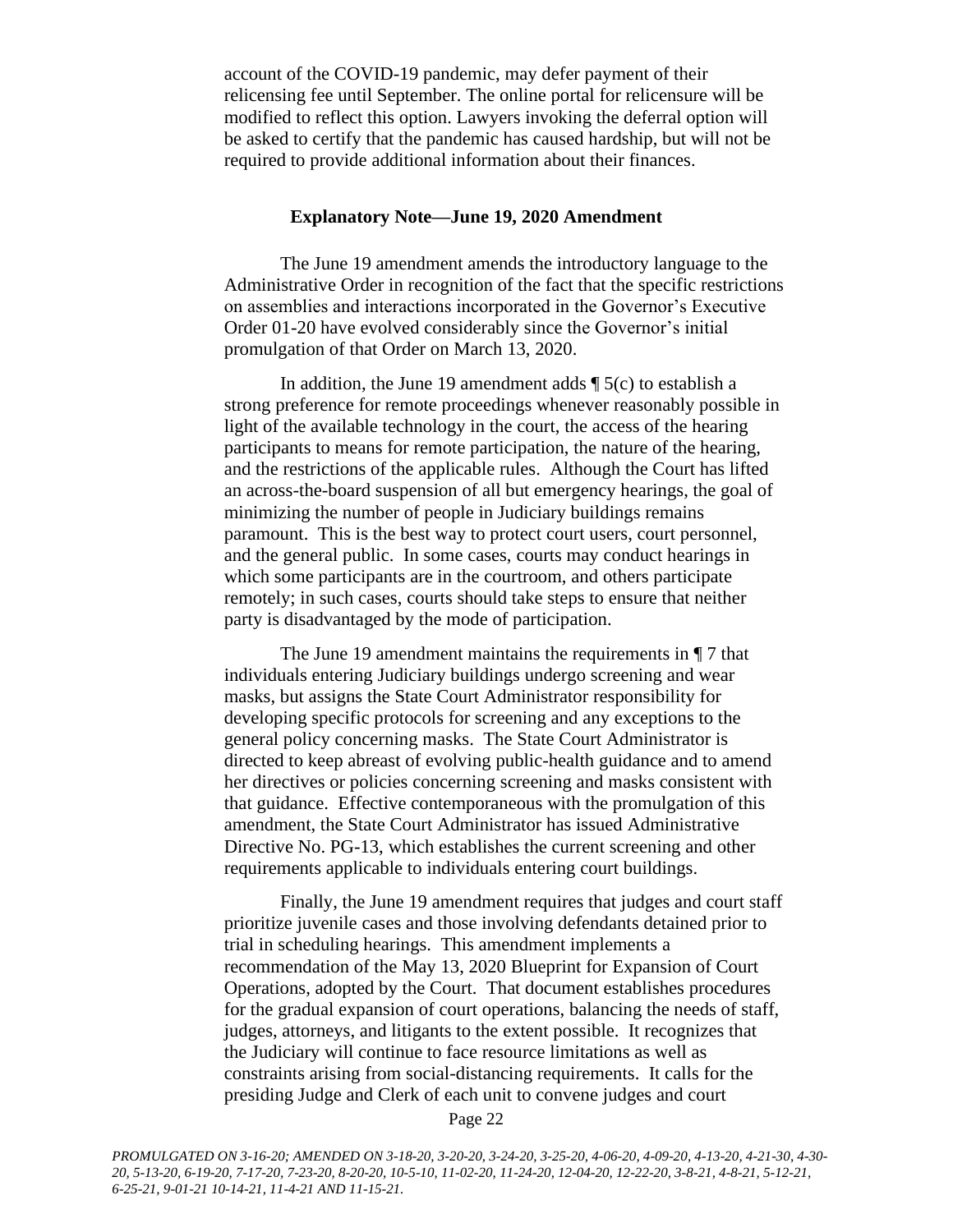operations managers within the unit to develop a coordinated plan for expanding operations, ensuring that the highest priority cases receive the necessary resources. The plan may require some judges and staff to work on dockets outside of their current rotation or usual work assignments and may affect the scheduling of certain types of cases altogether. The Court has incorporated the case prioritization provision into this Administrative Order for emphasis and to set appropriate expectations among litigants, lawyers, court staff, judges, and the general public. As long as resources for conducting court proceedings—including court staff, courtroom space, and technological resources for video remote proceedings—remain in short supply, whenever reasonably possible, they should be allocated to the backlog in the juvenile docket and criminal cases where defendants are being detained pretrial. These are the cases in which the liberty interests protected by the court system are at their highest.

#### **Explanatory Note—July 17, 2020 Amendment**

The July 17 amendment to  $\P$  6(d) eliminates any requirement that multiple paper briefs be filed at the conclusion of the judicial emergency and requires that one set of briefs and printed cases be filed within a week of the electronic filing. The court retains its discretion to, by order, require parties to file additional paper copies of briefs and printed cases. In this amendment, the Court hopes to account for both the challenges of copying and collating multiple briefs in the context of the ongoing pandemic and the necessity that a paper copy of each brief and printed case be filed for the permanent record in each case.

The July 17 amendment also amends ¶ 18 of the Administrative Order regarding the July 2020 bar examination. Due to the ongoing risks to public health from the pandemic, the in-person bar exam originally scheduled for July 2020 and rescheduled to September 2020 is cancelled. The Board of Bar Examiners is authorized to conduct and grade a remote bar examination in the fall of 2020. Applicants who were registered and authorized to sit for the July 2020 examination will be automatically registered for the remote examination. Registered applicants who choose not to take the remote exam may receive a refund or choose to register to sit for the February 2021 exam. To ease the inconvenience and hardship caused by the delayed exam, those registered applicants choosing to take the exam in February 2021 will be permitted to continue to practice as a legal intern. The Board is also authorized to enter agreements with other states so that scores will be portable.

#### **Explanatory Note—July 23, 2020 Amendment**

The July 23 amendments add ¶¶ 21 and 22 to establish special pleading requirements for eviction and foreclosure proceedings potentially affected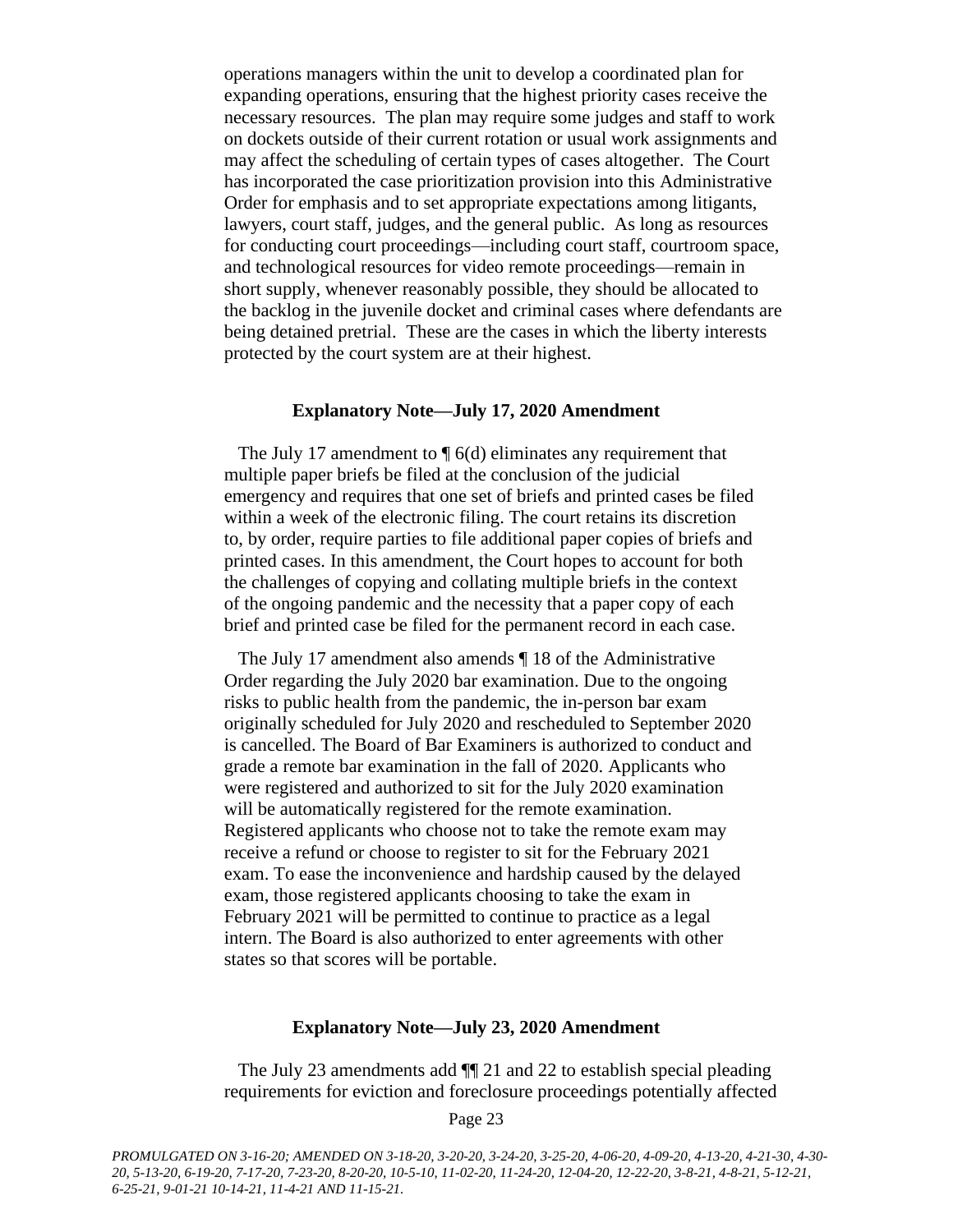by the federal CARES Act, Pub. L. No. 116-136. That Act provides specific requirements for evictions for nonpayment from, and foreclosures of, properties financed by federally backed loans or participating in certain federal housing programs.

Paragraph 21 requires that in any eviction action of a tenant in residential housing commenced on or after March 27, 2020, the effective date of the CARES Act, the plaintiff must attach to the complaint a certificate that either the Act does not apply to the leased property or that the plaintiff has complied with the applicable provisions of the Act, specifically § 4024, codified at 15 U.S.C. § 9058. The Act imposes a moratorium on issuing a notice to vacate for property covered by the Act and filing such an action until July 25, 2020, and provides that thereafter plaintiff may not require the tenant to vacate such a property until 30 days after issuing the notice to vacate. 15 U.S.C. § 9058(b), (c). Paragraph 21(b) provides that if the certification was not filed with the complaint, it must be filed by August 14, 2020.

A form for the plaintiff's certification attached as [Appendix A](https://www.vermontjudiciary.org/sites/default/files/documents/Appendix%20A_1.pdf) is incorporated by reference in  $\P$  21(c). Certifications must be in substantially this form. The form requires the plaintiff to make specific statements concerning compliance with the CARES Act under penalty of perjury or other sanctions that the court may impose. If the action was commenced after July 25, 2020, the plaintiff must either certify that plaintiff complied with the 30-day notice period required by the CARES Act, or that the property is not covered by the CARES Act. To establish that the CARES Act requirements do not apply to the property, the plaintiff must attest to conducting a full investigation of the circumstances of the property. Specifically, the plaintiff must certify that no unsatisfied mortgage on the property is subject to a federally backed mortgage and must state that the property does not benefit from any federal housing program. Because mortgagees do not necessarily know whether unsatisfied mortgages are federally backed, in order to determine whether the property is subject to a federally backed mortgage, the plaintiff must search in two databases to see whether unsatisfied mortgages are federally backed: KnowYourOptions.com/loanlookup (Fannie Mae) and FreddieMac.com/mymortgage (Freddie Mac). Because only the plaintiff has ready access to the mortgage and the online tools used to determine whether the mortgages are federally backed, if the plaintiff certifies that the CARES Act does not apply, the plaintiff must attach a copy of the first page of any unsatisfied mortgages on the property at issue, as well as copies of the results of the searches in these two databases.

Similar provisions of ¶ 22 provide, for actions for residential foreclosure filed between March 27, 2020, and December 31, 2020, that the plaintiff must certify compliance with applicable provisions of the CARES Act that require the lender to grant up to 360 days of forbearance on request of the borrower and of federal regulations that require the lender to advise the borrower of this right. Accordingly, forbearance on a foreclosure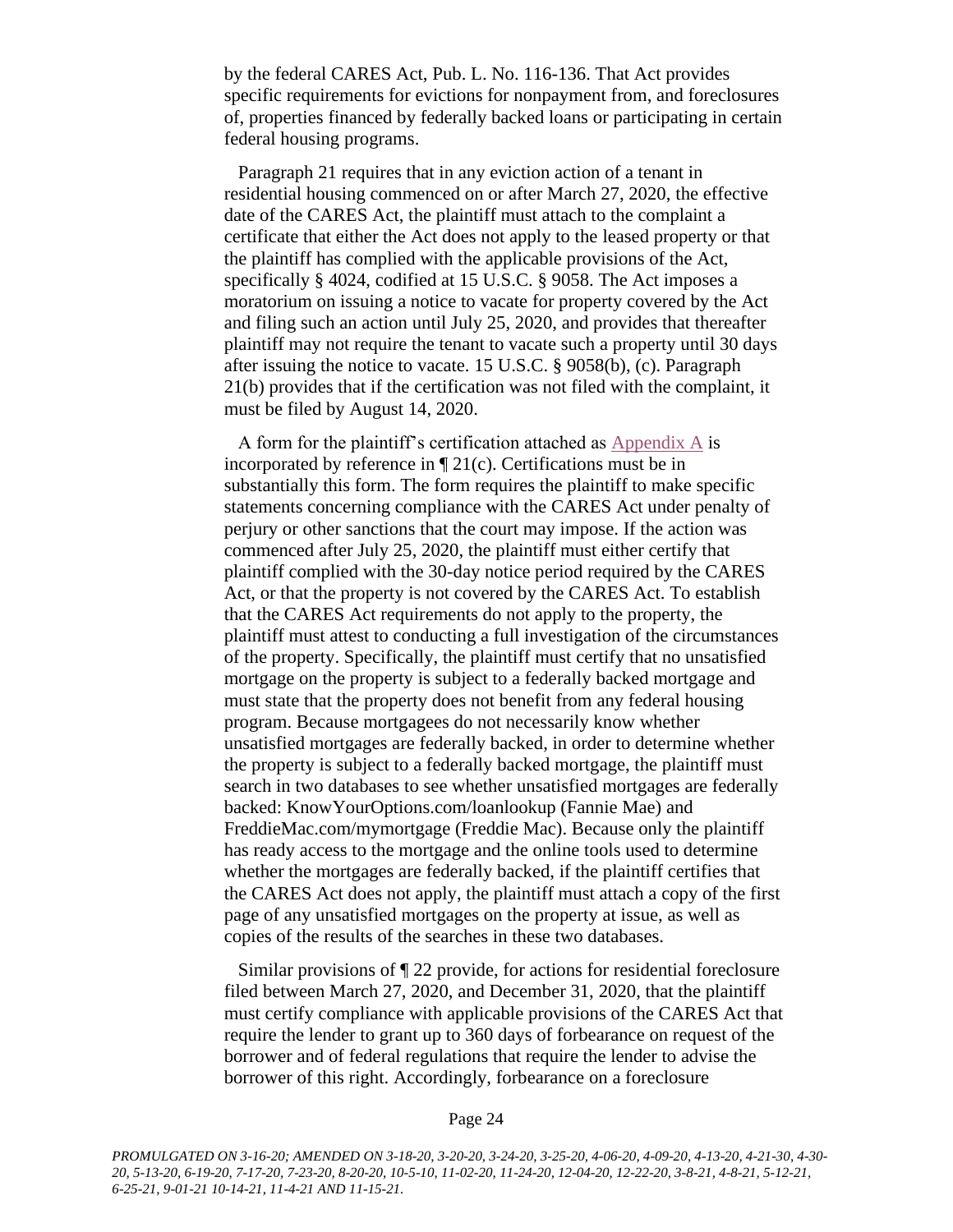proceeding commenced on December 31, 2020, could extend until December 31, 2121. Paragraph 22(c) requires the plaintiff's certification to be in substantially the form as that attached as Appendix B. The form requires that, subject to perjury or other sanctions, the lender either state that the CARES Act does not apply because the subject mortgage does not secure a federally backed loan, or that if it does, the lender has advised the borrower of the opportunity to request forbearance and that the borrower has either not responded to or declined the offer.

Both ¶ 21 and ¶ 22 have a similar justification. In both eviction and foreclosure proceedings, the court must be informed as to whether the CARES Act applies. The information necessary to make that determination is not readily accessible to the individual tenant or homeowner. Plaintiff landlords and lenders have both the need for this information in their operations and the capacity to acquire and present it with relatively little effort. The Judiciary will make both [Appendix A](https://www.vermontjudiciary.org/sites/default/files/documents/Appendix%20A_1.pdf) and [Appendix B](https://www.vermontjudiciary.org/sites/default/files/documents/Appendix%20B.pdf) available as freestanding forms.

The July 23 amendment also clarifies that victims of crimes and victim advocates are among the individuals allowed to enter courthouses for the purpose of attending hearings in the relevant cases. The Court intends that the term "victim" be understood to include persons who have sustained physical, emotional, or financial injury or death as a direct result of the commission or attempted commission of a crime and include the family members of a minor, a person who has been found to be incompetent, or a homicide victim. The Court anticipates that victim advocates will inform docket clerks of victims who may attend scheduled hearings to facilitate the screening process.

The July 23 amendment also modifies the MCLE requirements for continuing legal education for the 2019-2021 reporting cycle to account for the ongoing limitations on in-person gatherings as a result of the COVID pandemic.

#### **Explanatory Note—August 18, 2020, Amendment**

This amendment extends the effective date of this Administrative Order until January 1, 2021. Given the continuing dynamic course of this pandemic, the Court anticipates that it may add, eliminate, or amend individual provisions of this Administrative Order as evolving conditions require. Given the likelihood that the pandemic will continue to substantially impact the operations of the Judiciary through at least the balance of 2020, the Court is extending Administrative Order 49 through the rest of this year, rather than continuing to extend it in shorter increments.

Paragraph 7(a)(ii), regarding access to court buildings, is amended to clarify that individuals are permitted to enter Judiciary buildings for the purpose of participating in proceedings other than actual hearings including, for example, case manager conferences.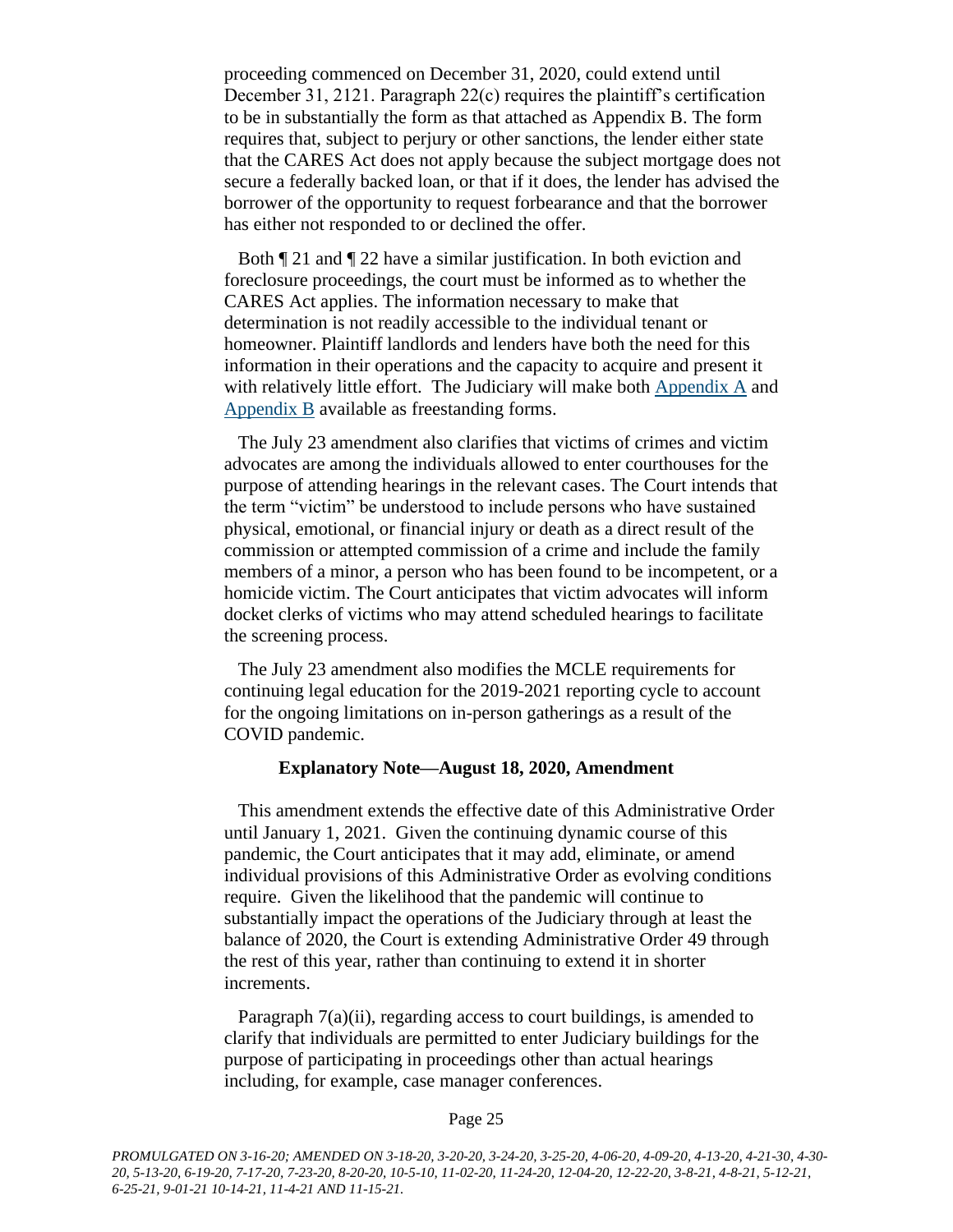This amendment also amends  $\Delta$ ppendix  $\Delta$  referred to in ¶ 21 of the Order concerning compliance with the Federal CARES Act in connection with evictions, to clarify that the required notice to v acate must give thirty days' notice.

#### **Explanatory Note—October 5, 2020, Amendment**

The October 5 amendment deletes language formally suspending jury trials in criminal cases until at least September 1, 2020. Criminal jury trials are no longer suspended but resuming jury trials remains challenging under the circumstances. In preparation for resumption of criminal jury trials, the Judiciary is taking steps to make courthouses and courtrooms as safe as possible for the conduct of jury trials. Given the large number of people involved in jury trials, these steps include evaluations of and, if necessary, adjustments to ventilation systems, enhanced cleaning protocols, installation of plexiglass barriers in some locations, reconfiguration of some courtroom space where necessary to accommodate social distancing, and development of workable traffic flows of parties and trial participants within courthouse space. In addition, courts are revising their protocols for summoning and selecting jurors in an effort to reduce the number of prospective jurors in a courtroom at any given time, and to facilitate the early identification of jurors with conflicts or other grounds to excuse them from service. Courts are also developing staffing plans to safely and effectively meet the needs associated with pandemic-era jury trials. Finally, the Judiciary is undertaking a public-education campaign to communicate to prospective jurors, and the public more broadly, the steps the Judiciary is taking to prepare to safely resume jury trials consistent with CDC and Vermont Department of Health guidelines.

Resumption of criminal jury trials will not happen simultaneously in all units. Some courts are further along than others in the preparations described above, and some courthouses are more amenable to socially distanced jury trials than others. The first criminal jury trial is currently scheduled in Windham County. Other units are expected to begin conducting criminal jury trials on a staggered basis after that time.

The October 5 amendment retains the suspension of civil jury trials, and adds language reflecting that civil jury trials will be suspended until at least January 1, 2021.

#### **Explanatory Note—November 2, 2020 Amendment**

The November amendment lifts the ban on evidentiary hearings for Boards and Committees of the Supreme Court. Under the revised language, Boards and Panels can hold evidentiary hearings subject to the availability of adequate staffing and resources. The amendment directs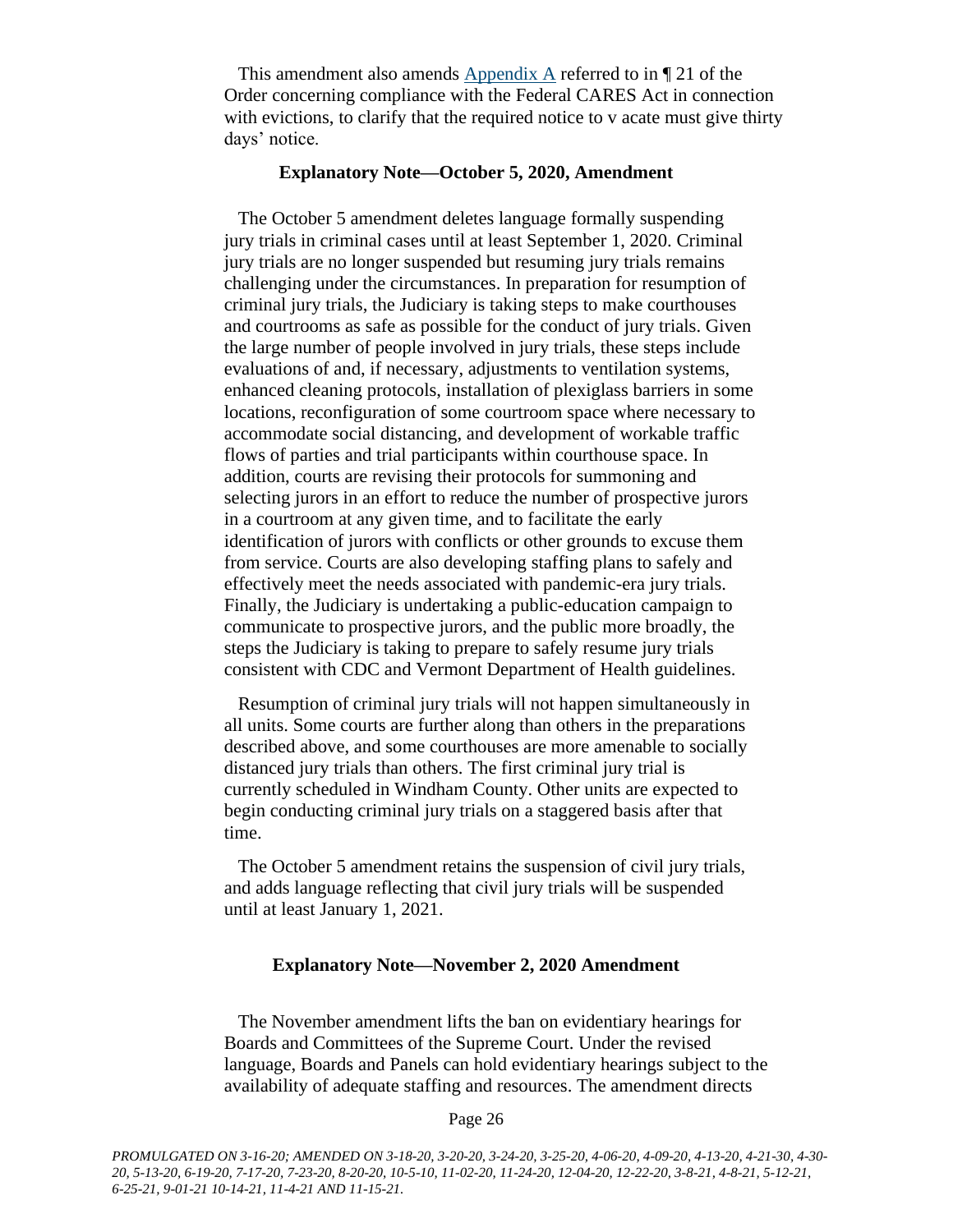that hearings should be conducted by remote video or audio technology to the maximum extent possible. The Boards or Panels may preside remotely and require participants to participate or testify remotely. Any objection to the use of remote audio or video technology will be evaluated by the Board or Panel using the standards in Vermont Rule of Civil Procedure 43.1. If the Board or Panel concludes that it is necessary to preside in person or have some or all participants in person, the protocols for entering judiciary buildings, including screening and social distancing, must be followed.

#### **Explanatory Note—November 24, 2020 Amendment**

The November 19 amendment expressly authorizes the Board of Bar Examiners to administer the February 2021 Uniform Bar Examination (UBE) by remote means. This standard UBE exam will be prepared by the NCBE and scored in the same manner as the UBE is usually scored for inperson administrations.

Paragraph 7(a) concerning access to court buildings is amended to clarify that judicial officers, judiciary employees, contractors, and authorized volunteers can enter courthouses.

#### **Explanatory Note—December 4, 2020 Amendment**

The December  $4<sup>th</sup>$  amendment further extends the judicial emergency and effective date of this Administrative Order until March 31, 2021. The extension is necessary based on the need to alter court operations to respond to the ongoing dynamic nature of the pandemic and to provide enough notice to court staff and court users regarding scheduling and operations.

The amendment clarifies the process for holding jury trials. Criminal jury trials are not formally suspended, and civil jury trials will not be suspended after January 1, but superior courts seeking to hold a jury trial must secure the approval of the Chief Superior Judge and the Court Administrator before summoning jurors and holding a jury trial. The amendment identifies a host of factors to be considered by the Court Administrator and Chief Superior Judge. The purpose of this requirement is to ensure that any court seeking to hold a jury trial has completed the necessary steps to protect trial participants and public health, and that the Judiciary has adequate staffing to support a proposed jury trial. Even if the Court Administrator and Chief Superior Judge authorize a jury trial, given the dynamic nature of the pandemic, they may rescind that authorization as evolving circumstances may require.

The amendment also gives the judicial bureau express authority to preside remotely and requires all participants to appear by remote means, either by video or audio conference. The judicial bureau has authority under the existing rules to allow participation by telephone. See V.R.S.C.P. 6(a) (allowing participation of party or witness by telephone in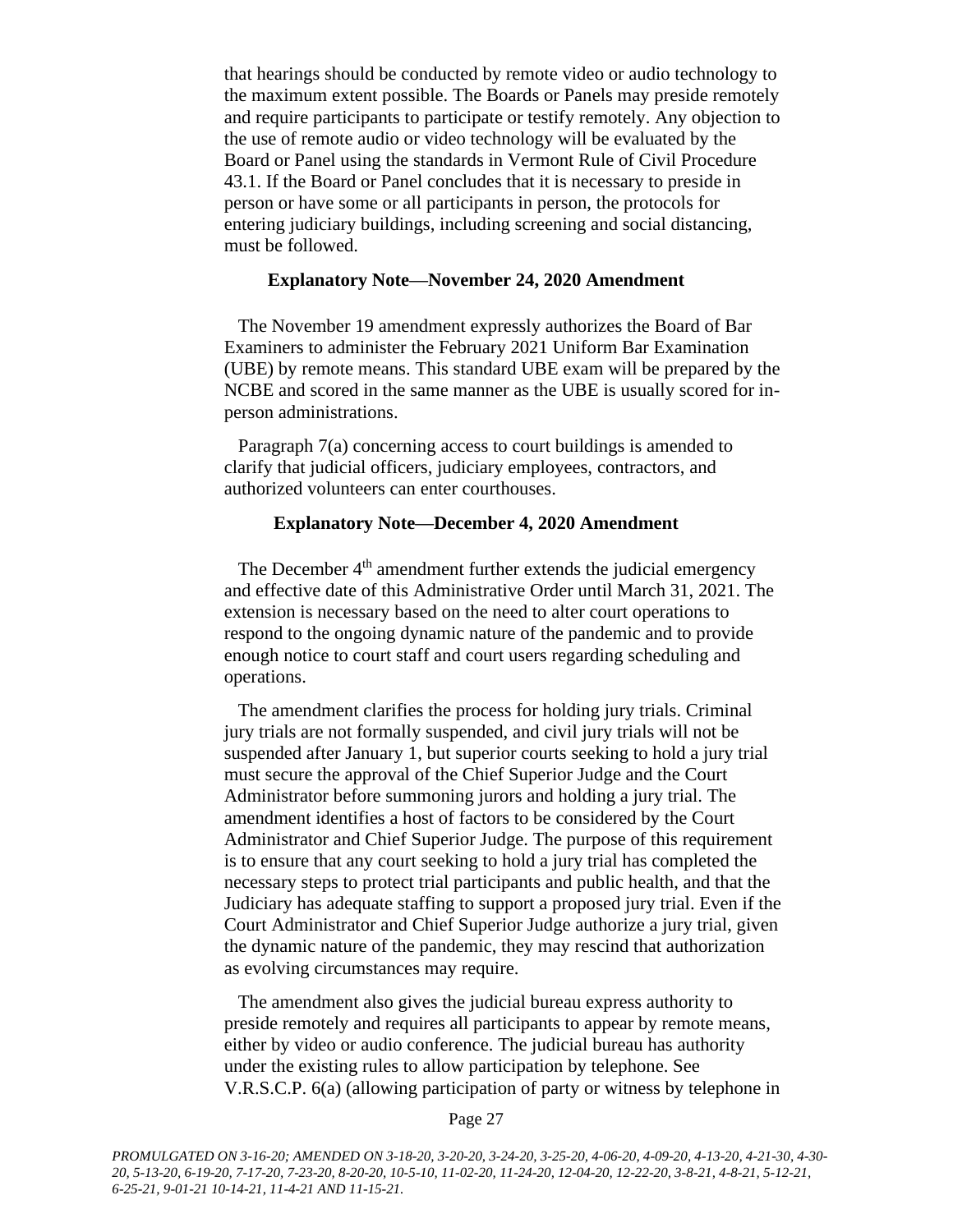judge's discretion); V.R.C.P. 80.6(d)(4) (making V.R.S.C.P. 6(a) applicable to trial procedure in judicial bureau). In recognition of the ongoing public health and safety concerns caused by the pandemic, inperson hearings are postponed, and all hearings will be conducted by remote means (audio or video, in the discretion of the judicial officer). Any objection to remote participation must be made as soon as possible. In assessing the motion for an in-person hearing, the hearing officer must consider the factors in V.R.C.P. 43.1. Where the hearing officer finds that there is good cause for in-person participation, the hearing will be postponed.

Finally, the amendment clarifies that pretrial service coordinators are among the participants authorized to enter the courthouse.

#### **Explanatory Note—December 22, 2020 Amendment**

The December  $22<sup>nd</sup>$  amendment establishes a presumption that, other than jury trials, evidentiary proceedings in the criminal division or in juvenile delinquency matters, criminal division proceedings where the defendant's presence is required by law, and juvenile delinquency proceedings where the juvenile's presence is required by law, hearings in the Superior Court will be scheduled for remote participation by parties, witnesses, and other participants. Previously, this Administrative Order urged that hearings be scheduled for remote participation "to the maximum extent possible." In light of the rising incidence of COVID-19 throughout Vermont, this Order seeks to minimize gatherings of people within courtrooms by providing that, within constitutional limitations and the limitations of the applicable rules, courts must set hearings for remote participation unless they conclude good cause exists to schedule the hearing for partial or full in-person participation. Good cause may include factors such as limited available staffing or technology to support a remote hearing or the specific nature of the hearing. Once a remote hearing is noticed, parties may object to participating remotely, or to other parties or witnesses participating remotely. In ruling on such objections, the court must consider the factors outlined in V.R.C.P. 43.1, including the available technology in the court, the participants' access to adequate means for remote participation, and the nature of the hearing.

#### **Explanatory Note—March 15, 2021 Amendment**

The March 15 amendment extends the effective date of the Administrative Order until May 31, 2021, updates provisions regarding service and filing in the superior courts, provides for remote administration of the July 2021 Uniform Bar Exam, and temporarily amends Vermont Rule of Civil Procedure 68 regarding offers of judgment.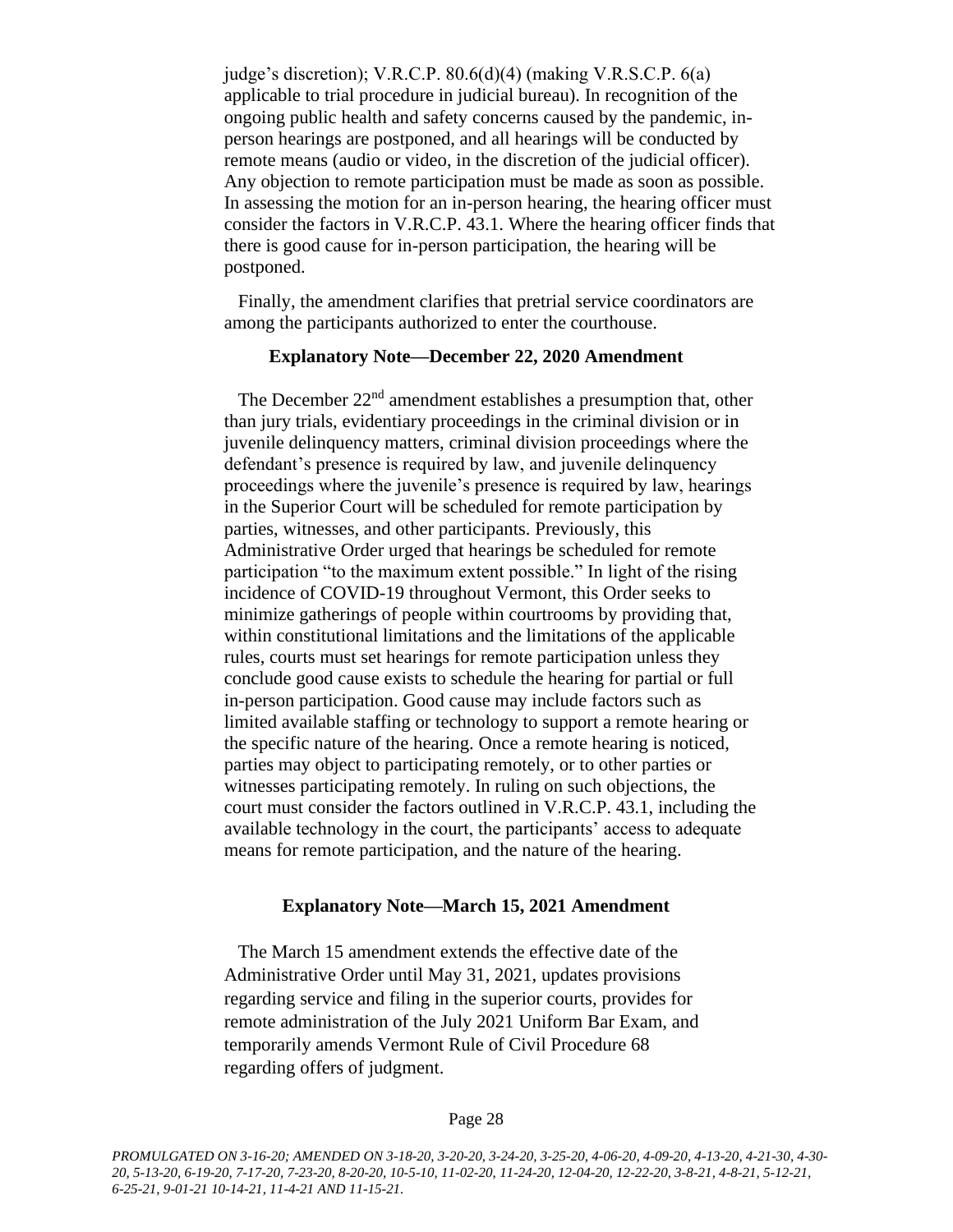Paragraph 2 is amended to extend the effective date of the Administrative Order until May 31, 2021, based on the projections of public-health experts concerning the course of the pandemic. The Court will amend individual provisions of the Administrative Order as necessary but anticipates that at least some of the provisions of this Administrative Order will continue to be necessary due to the ongoing impacts of the COVID-19 pandemic.

Paragraph 3(a), suspending jury trials in civil cases until at least January 1, 2021, is deleted. The resumption of civil and criminal jury trials is governed by former paragraph 3(b), requiring court-by-court authorization of the Chief Superior Judge and the Court Administrator on the basis of various specified factors.

Paragraph 6, regarding filing and service by email, is amended to reflect that the provisions of the 2020 Vermont Rules for Electronic Filing govern service by and to attorneys in all Superior Courts as of March 15, 2021.

Paragraph 23 is amended to authorize the Board of Bar Examiners to administer the July 2021 UBE by remote means. Given the ongoing course of the pandemic, it is not clear whether in-person administration of the July bar examination will be consistent with public-health guidance. The remote administration of the February 2021 UBE was successful, and the Board of Bar Examiners has opted to plan for remote administration in July as well to eliminate ongoing uncertainty for potential examinees.

New ¶ 24 amends Vermont Rule of Civil Procedure to allow plaintiffs to make offers of judgment as previously provided in the rule only for defendants. The emergency amendment is made at a time when in-person civil jury trials are largely on hold pursuant to Administrative Order No. 49, ¶¶ 3 and 5(d). The Advisory Committee on the Rules of Civil Procedure proposed the emergency amendment. Though the present amendment is triggered by the current situation, Vermont will not be alone in making the formal offer of judgment process available to plaintiffs. Among the 46 states and the federal system that provide an offer of judgment procedure, 21 states make it available to plaintiffs and two provide a partial role for them.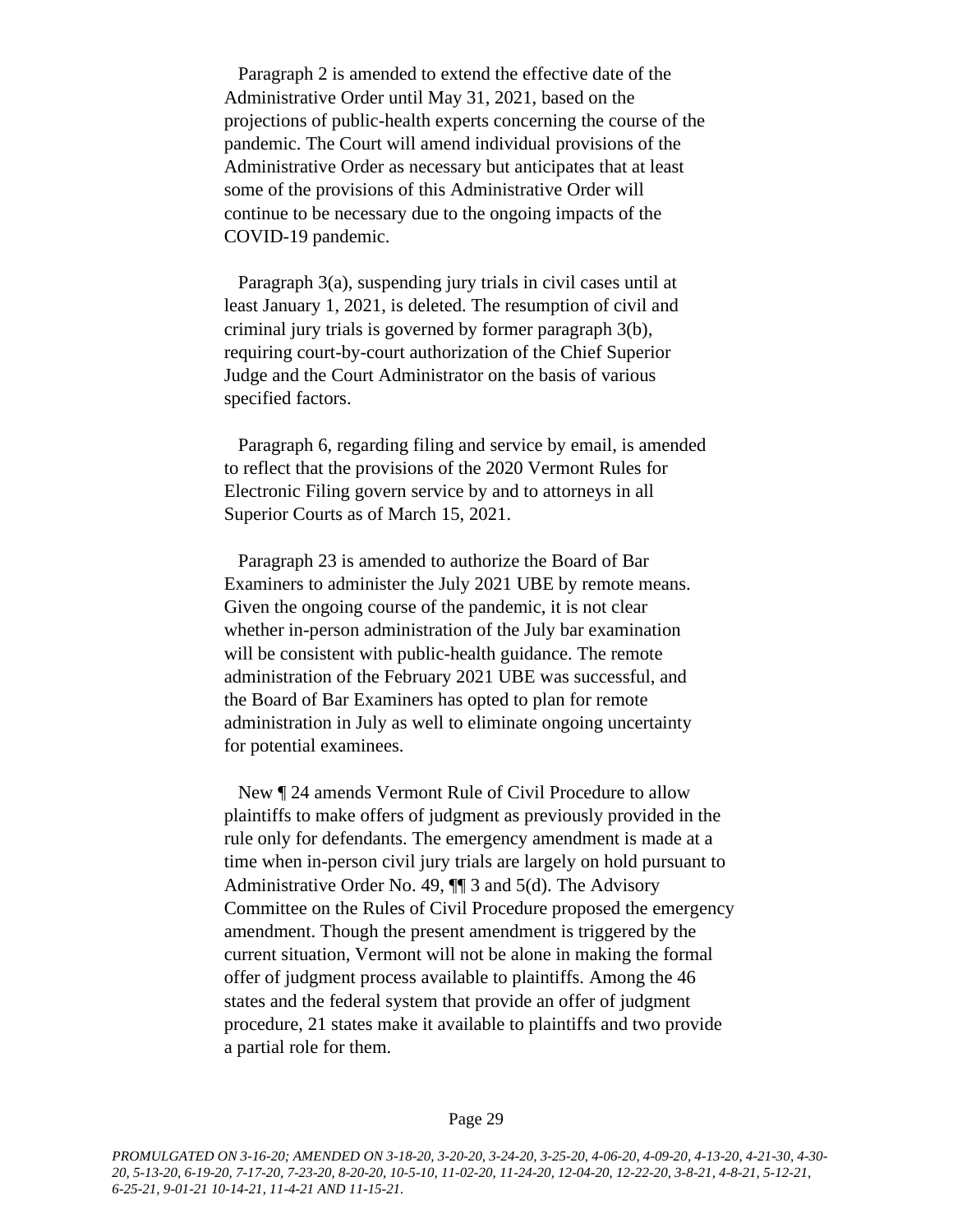The present amendment continues to award to a successful offering party only costs accruing since the offer was made, thus following Federal Rule 68 and the similar rules of Vermont and the 21 other states that provide the procedure only for defendants, as well as the rules of eight of the states allowing plaintiffs to invoke the procedure. The rules of other states provide additional recoveries not adopted in the present amendment, such as interest, attorney's fees, and expert witness fees that may be available as an exercise of judicial discretion under Vermont law. See D'Arc Turcotte v. Estate of LaRose, 153 Vt.196, 569 A.2d 1086 (1989) (holding that readily ascertainable damages result in prejudgment interest as of right); Estate of Fleming v. Nicholson, 168 Vt. 495, 724 A.2d 1026 (1998) (affirming monetary award to compensate for delay); see also Marek v. Chesny, 473 U.S. 1 (1975) (under F.R.C.P. 68, attorneys' fees defined as "costs" in underlying statute).

#### **Explanatory Note—April 8, 2021 Amendment**

The April 8 amendment gives courts flexibility during the judicial emergency to move criminal and civil jury trials to venues that can accommodate jury trials consistent with publichealth recommendations. As of the date of this amendment, a number of court buildings throughout the State have been authorized for jury trials by the Chief Superior Judge and Court Administrator based on the considerations listed in  $\P$  3(a). The Judiciary anticipates that the number of locations approved for jury trials will continue to grow in the coming days and weeks. However, some court buildings will not likely be cleared for jury trials under existing public-health guidelines due to physical space restrictions that prevent compliance with current social distancing guidelines, considerations relating to their ventilation systems, or both. As a result, under current pandemic conditions, some counties have no courthouses suitable for jury trials. In other counties, although a courthouse may be approved for jury trials, the demand for criminal and civil jury trials is far greater than can be accommodated in that courthouse. This amendment, adopted as an emergency court rule pursuant to the authority granted to the court in  $4 \text{ V.S.A.} \$   $37(b)(1)(C)$ , will enable the Chief Superior Judge, in consultation with judges presiding in individual dockets, to ensure that parties in criminal and civil proceedings have access to jury trials in courthouses that can accommodate those proceedings in as timely a way as possible. This authority is in addition to the authority already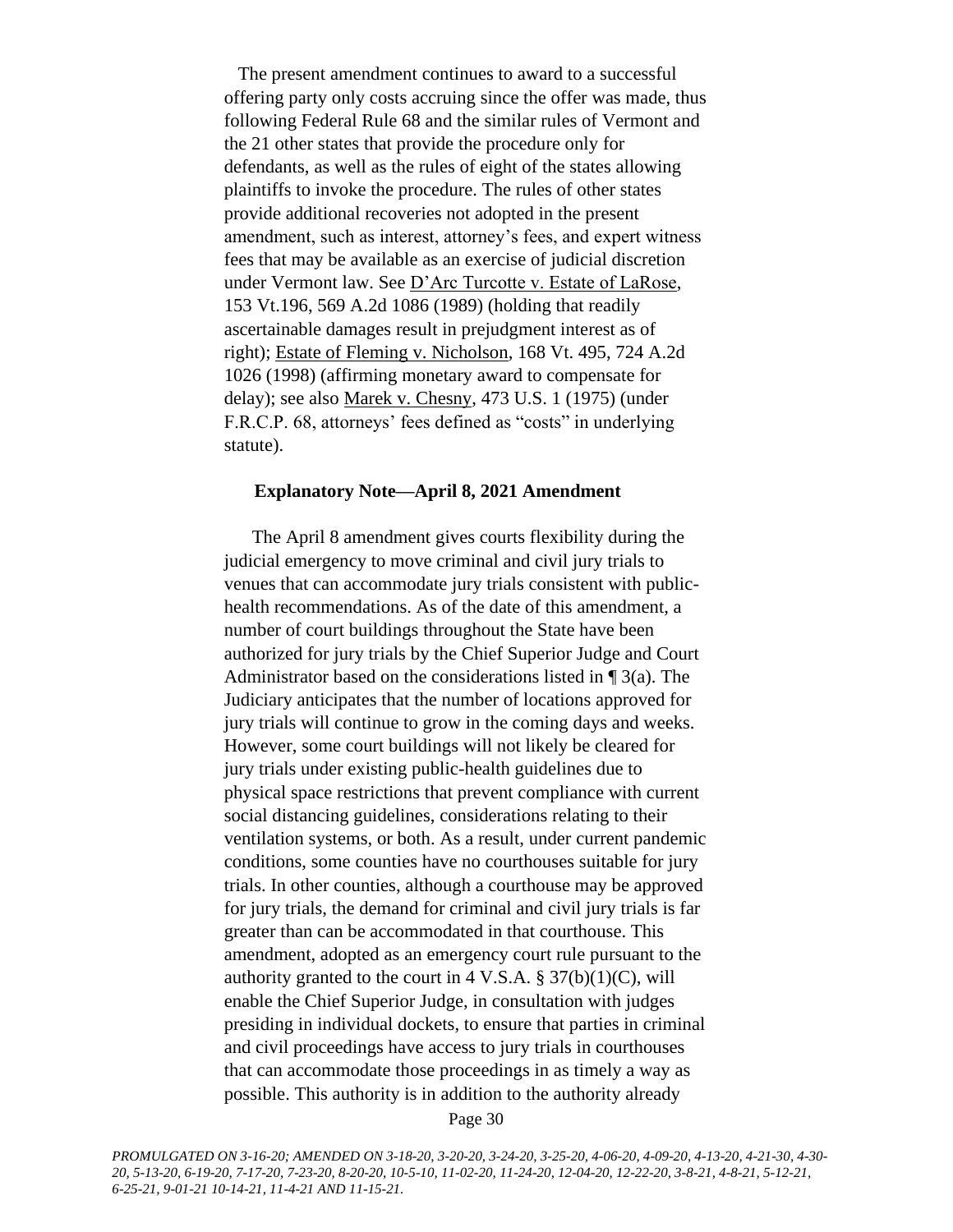recognized in V.R.Cr.P. 21. The Judiciary's top priority remains jury trials in criminal cases in which the defendant has been detained pretrial, but courts are encouraged to set civil cases as back-up to scheduled criminal cases where appropriate. Civil litigants are encouraged to agree to six-person civil jury trials in those court buildings that are authorized by the Chief Superior Judge and the Court Administrator for six-person jury trials.

#### **Explanatory Note—May 12, 2021 Amendment**

The May 12 amendment extends the effective date of the Administrative Order until July 5, 2021 and authorizes in-person hearings effective June 14, 2021.

Paragraph 2 is amended to extend the effective date of the Administrative Order until July 5, 2021, based on the projections of public-health experts concerning the course of the pandemic. The Court will amend individual provisions of the Administrative Order as necessary but anticipates that at least some of the provisions of this Administrative Order will continue to be necessary due to the ongoing impacts of the COVID-19 pandemic.

The amendment to ¶ 5(d) lifts the requirement that hearings be held remotely, subject to a number of specific exceptions, effective June 14, 2021. By this date, individuals will have had an opportunity to become fully vaccinated. The Court anticipates that substantial numbers of hearings will continue to be held remotely following the elimination of mandatory remote hearings, and even after the conclusion of the judicial emergency. Amending the order now gives judges, court staff, parties, and their lawyers adequate time to plan for the possibility of in-person court proceedings.

#### **Explanatory Note—June 25, 2021 Amendment**

This amendment to Administrative Order 49 responds to the high vaccination rate in Vermont, and the corollary low COVID-19 infection rates. It reflects a significant step in the direction of a return to "normal." At the same time, the Court is aware that significant numbers of Vermonters remain unvaccinated, and vulnerable individuals remain at risk. Because many individuals do not choose to be engaged in judicial proceedings, because court proceedings often require people to remain in close proximity to others for extended periods of time, and because some Judiciary buildings do not have the air-handling capacity to accommodate large groups of people consistent with public health guidance, some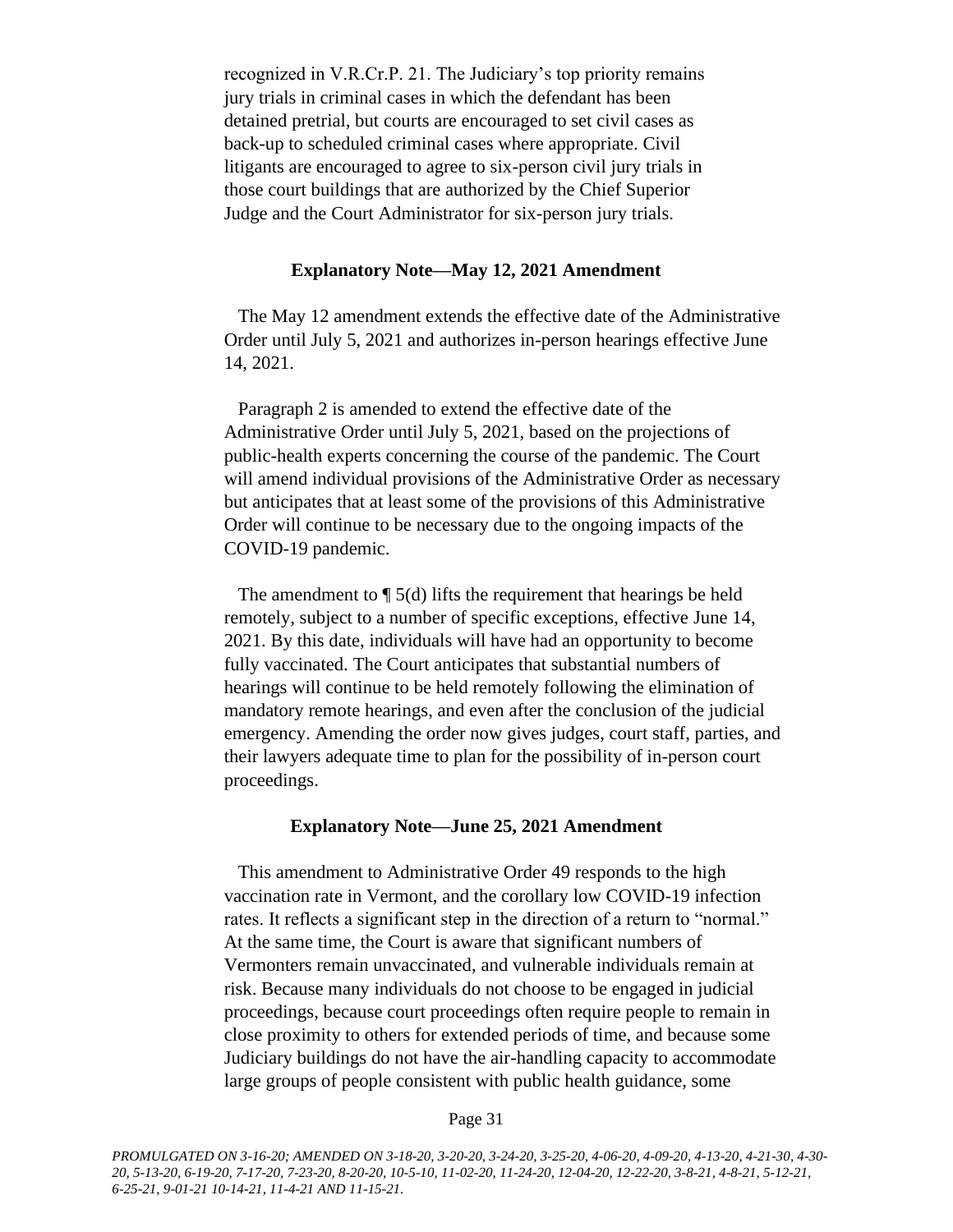continued changes in Judiciary operations are in order. In addition, some of the changes the Judiciary has adopted during this Judicial Emergency are worth sustaining beyond the course of the COVID-19 pandemic. Extending this Administrative Order will enable the Judiciary to transition in an orderly way to a "new normal," making permanent, with or without alterations, some of the rules and practices adopted during this Judicial Emergency. The amendment extends this Administrative Order until September 7, 2021, but the extension does not imply that every provision in this iteration of Administrative Order 49 will remain in place until that time. The Court will continue to amend the Order as necessary to adapt to ever-changing conditions.

Paragraph 3(a) is amended to reflect that the extent to which a plan for jury trials must account for social distancing may evolve as infection rates continue to drop. New  $\sqrt{ }$  3(c) is added to allow prospective and seated jurors to use devices when authorized by the court during a remote jury trial.

The amendment deletes expired portions of  $\P$  5(d) of the Administrative Order relating to mandatory hearings, which are now obsolete.

New ¶ 5(e) directs the Special Advisory Committee for Remote Hearings to make recommendations to the respective divisional rules committees for permanent rule changes to the rules governing remote participation in court proceedings. This amendment reflects a recognition that the role of remote proceedings in Judiciary operations has changed dramatically over the last 15 months, as the Judiciary has acquired equipment to accommodate remote proceedings, and court personnel and court users have become more accustomed to using these tools. In many cases, the availability of remote proceedings has significantly enhanced access to justice by allowing individuals to participate in court proceedings without the need to take time away from other responsibilities to travel to the courthouse, and by reducing the cost of legal representation. The Judiciary is committed to ensuring that these new practices do not create undue barriers for individuals who are not able to take advantage of the opportunities to proceed remotely, but also to sustaining the benefits of remote proceedings. Remote proceedings will continue to be a critical part of court operations beyond this Judicial Emergency, and our rules and processes must evolve to reflect that fact.

New ¶ 6(g) directs the Advisory Committee on the Rules of Civil Procedure to propose a permanent rule change to authorize non-efilers to file documents with the courts by email, and to consider whether a permanent rule amendment relating to electronic service on or by nonfilers is advisable. The rules for filing and service by lawyers and other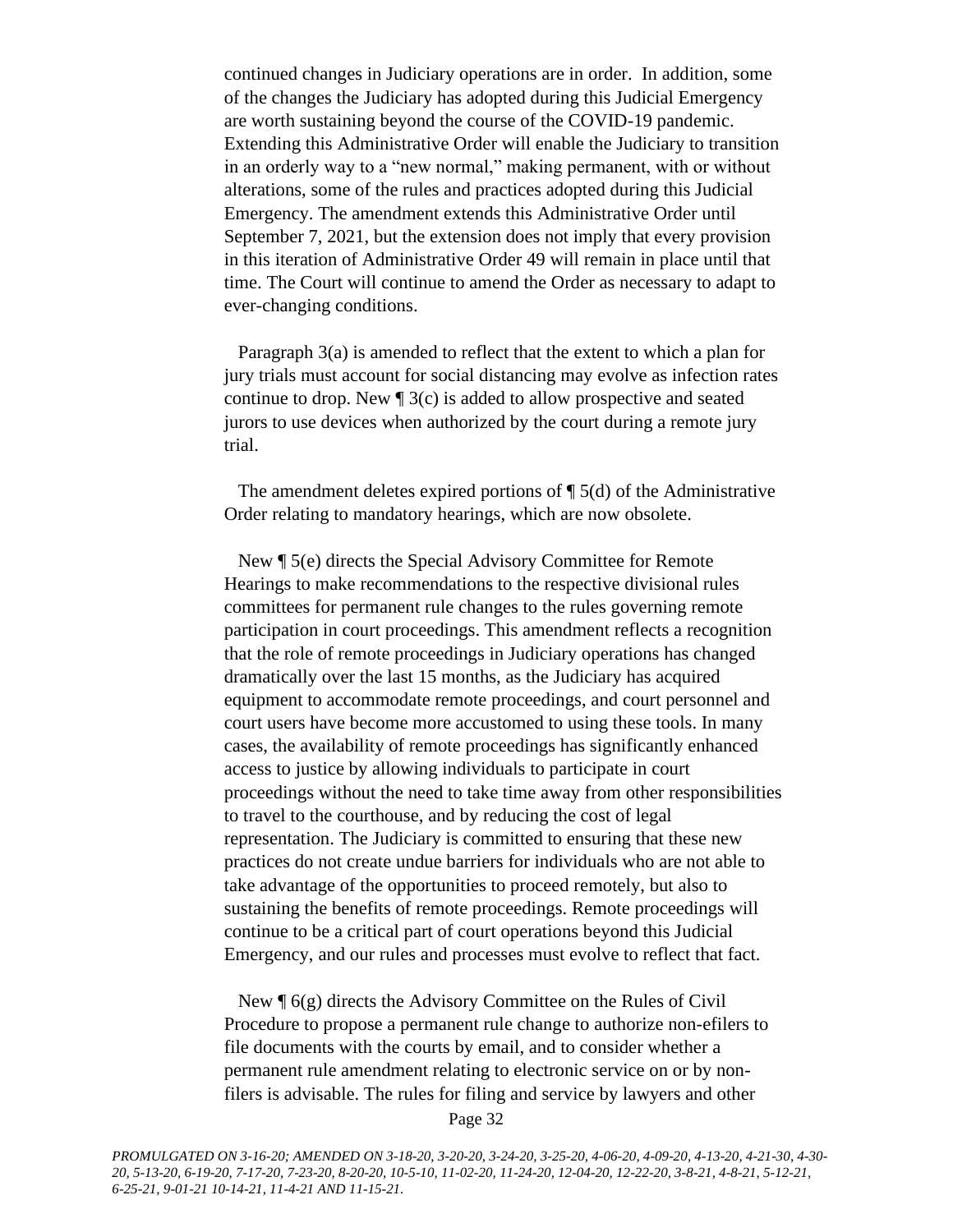efilers are covered by applicable permanent rules, in the superior court, and will be covered by permanent rules in the Supreme Court once the Supreme Court implements the new case management system and e-filing. The ability to file documents with courts by email has enhanced the access to justice for many non-efiling court users, and has created efficiencies for court staff. A rule change to enable continued filing by e-mail, with appropriate safeguards, may benefit all stakeholders. Existing rules already authorize non-efilers to agree to service by email, and establish the parameters for doing so. See V.R.C.P. 5(b)(4). The Civil Rules committee should consider whether this rule is well tailored to the circumstances of self-represented litigants, who are not required to e-file using Odyssey File and Serve and should recommend any changes the Committee deems warranted.

The language of former ¶ 7, governing access to court buildings, is replaced effective July 5, 2021. However, given the considerations set forth above, including the ongoing limitations in air handling in some Judiciary spaces, the Court Administrator retains the authority to adopt reasonable restrictions and requirements regarding public access to Judiciary buildings, including requirements relating to screening, masks and social distancing.

The amendment to ¶ 13 of Administrative Order 49 relating to courtordered mediation directs the relevant rules committees to consider whether changes to their rules relating to remote participation are warranted in light of the dramatically increased reliance on remote technologies in the Judiciary, but also in the public at large, over the past year.

Paragraph 14 of Administrative Order 49, which related to work locations is deleted. During the height of the COVID-19 pandemic, the Judiciary sought to limit employees' work-related activities to locations that were controllable in terms of risk: their assigned office and their home while working remotely. With the easing of the pandemic, public health authorities have advised that these restrictions are no longer required.

Paragraph 15(h) is amended to direct court committees, boards, and commissions to review their respective rules to determine whether any changes are warranted in light of the experiences of the last 15 months. In particular, they should consider the optimal role for remote technologies and digital communications in their own operations, and whether any rules should be adjusted in light of that assessment.

Paragraph 18 of the Administrative Order, which related to the July 2020 bar exam, and paragraph 19 of the Administrative Order, which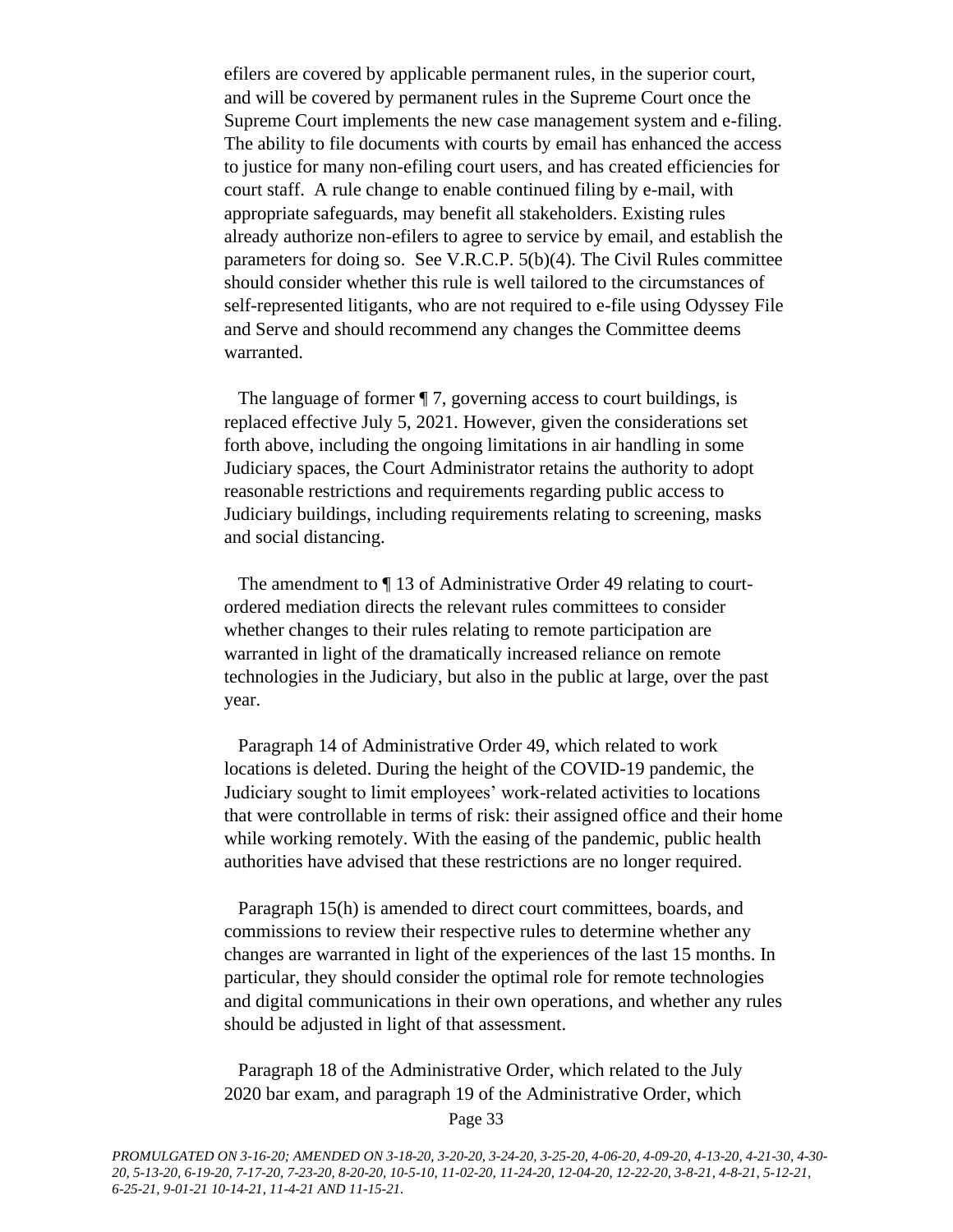deferred the deadline for payment of the lawyer relicensing fee in 2020, are deleted. Both provisions are now obsolete.

Paragraphs 21 and 22 of the Administrative Order are amended to direct the Advisory Committee on the Rules of Civil Procedure to consider whether any changes to the civil rules beyond the duration of  $\P$ [121 and 22] of Administrative Order 49 are warranted in light of federal statutes and regulations relating to evictions and foreclosures.

#### **Explanatory Note—September 1, 2021 Amendment**

This amendment makes several changes to reflect the current course of the COVID-19 pandemic.

Paragraph 2 is amended to extend the effective date of Administrative Order 49 until November 1, 2021, based on the climbing COVID-19 infection rate and projections of public-health experts concerning the course of the pandemic. The Court will amend individual provisions of this Administrative Order as necessary but anticipates that at least some of the provisions of this order will continue to be necessary due to the ongoing impacts of the COVID-19 pandemic on judicial operations.

Paragraphs 5 and 7 are amended to address the limited number of courthouses that cannot accommodate a regular schedule of in-person hearings due to limitations in the ventilation systems. The court system remains open for judicial operations statewide, but several courthouses have not been approved for a regular schedule of in-person proceedings based on applicable public-health driven ventilation standards. Because the Judiciary has specific mitigation measures in place for staff work spaces, including portable air filtration units, distancing of work spaces, tracking of employee vaccination status, and/or mask requirements where appropriate, none of these spaces are deemed unsafe for court staff to work in person. Because the process of adapting court spaces to accommodate a regular schedule of in-person proceedings is ongoing, and the applicable ventilation standards may evolve, the Court Administrator is empowered to identify which courthouses fail to meet the applicable standards such that they are subject to the provisions applicable to "limited-entry courthouses," and which may be adequate to accommodate small in-person hearings. In scheduling proceedings in limited-entry courthouses and in those courtrooms that can accommodate small inperson hearings, courts should prioritize high-priority proceedings, including proceedings involving litigants who do not have access to adequate remote technologies to participate remotely. Nothing in this amendment prevents courts from transferring venue to other counties, or conducting some proceedings in other counties, pursuant to ¶ 16 of Administrative Order 49. This amendment does not impact the Court Administrator's existing authority to impose restrictions on court operations based on challenges relating to staffing and security.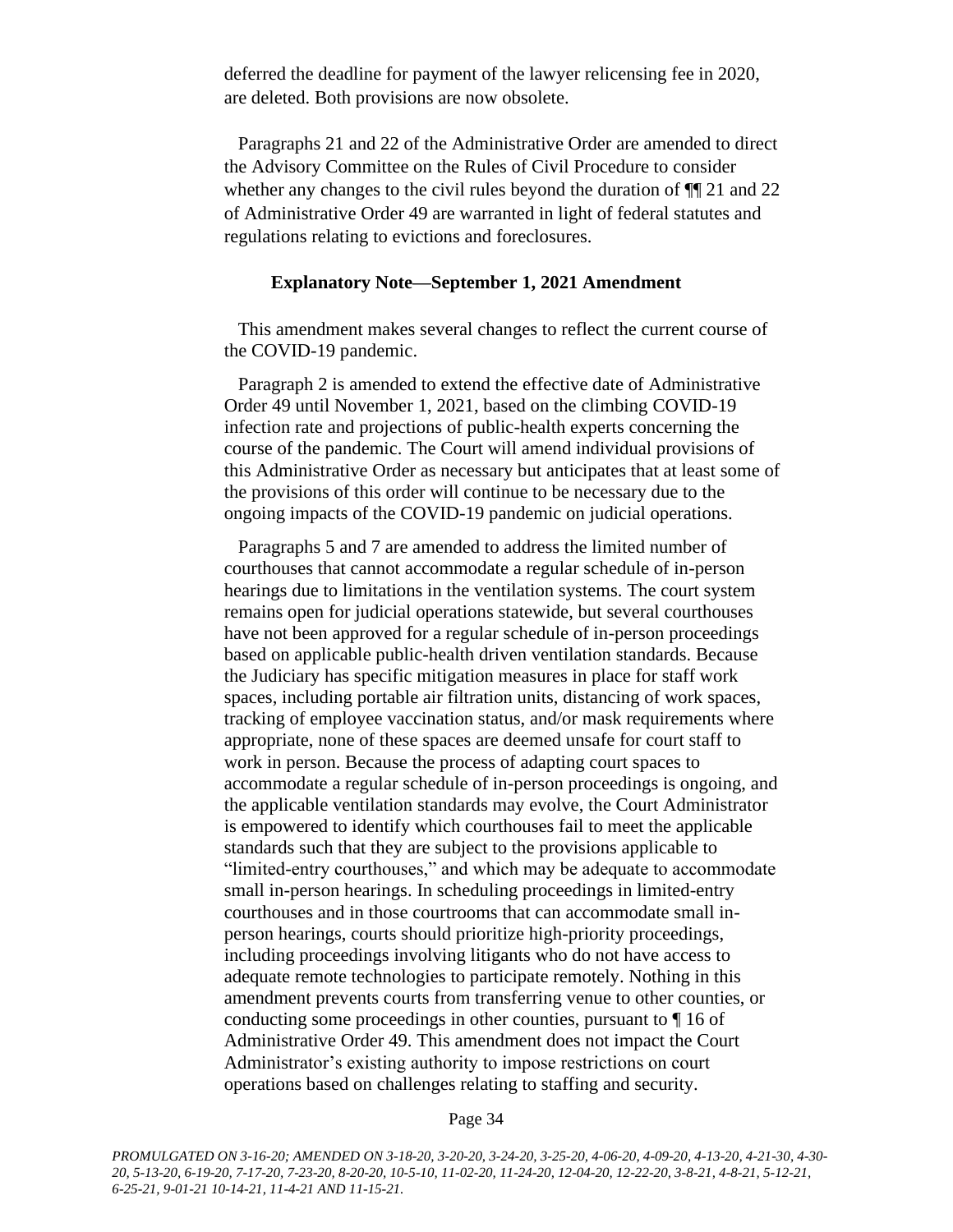Paragraph 6 regarding email filing and service is amended in light of the implementation of electronic filing at the Supreme Court on August 17, 2021. Under revised ¶ 6(a), if the 2020 Vermont Rules for Electronic Filing require a method of filing or service, those rules must be followed. When the Efiling rules do not apply, the existing provisions regarding email filing and service are amended to also include the Supreme Court. Former ¶ 6(d) and (e), which previously described the email filing and service requirements for the Supreme Court, are deleted. Because of this deletion,  $\P$  6(f) and (g) are relettered (d) and (e).

Paragraph 7 is amended to establish the restrictions on public entry to those court buildings deemed to be "limited-entry courthouses," as well as numerous exceptions to those restrictions.

Paragraph 8, that suspends strict enforcement of the timelines for responding to requests for court records is amended to explicitly include administrative as well as case records. The ongoing COVID-19 pandemic impacts the Judiciary's ability to respond to requests for both case and administrative records.

#### **Explanatory Note—October 14, 2021 Amendment**

The effective date of the Administrative Order in ¶ 2 is extended until January 1, 2022, to allow for continued flexibility in court operations to respond to the course of the COVID-19 pandemic.

Paragraph 22 is amended to add pleading provisions regarding foreclosure proceedings affecting one-to-four-unit residential properties filed between August 31, and December 31, 2021. These provisions are required to satisfy amendments of Regulation X promulgated by the Federal Consumer Financial Protection Bureau (CFPB) requiring such foreclosure plaintiffs to attest to compliance with CFPB requirements prior to filing for foreclosure. The CFPB amendments were designed to assist mortgage borrowers affected by the COVID-19 emergency. See 86 Fed. Reg. 34899 (June 30, 2021). The final regulation establishes temporary procedural safeguards to help ensure that borrowers have a meaningful opportunity to be reviewed for loss mitigation before the servicer can make the first notice or filing required for foreclosure on certain mortgages. 12 C.F.R. § 1024.41 (eff. Aug. 31, 2021).

Paragraph 22(d) requires the plaintiff in such a foreclosure proceeding filed after the effective date of this rule to certify compliance with or exemption from 12 C.F.R. § 1024.41 by filing attached Appendix C with the complaint. New paragraph (e) requires a foreclosure plaintiff in such a proceeding filed on or after August 31, 2021, but filed before the effective date of this rule, to make a similar certification by filing Appendix C within 21 days from the effective date of this rule.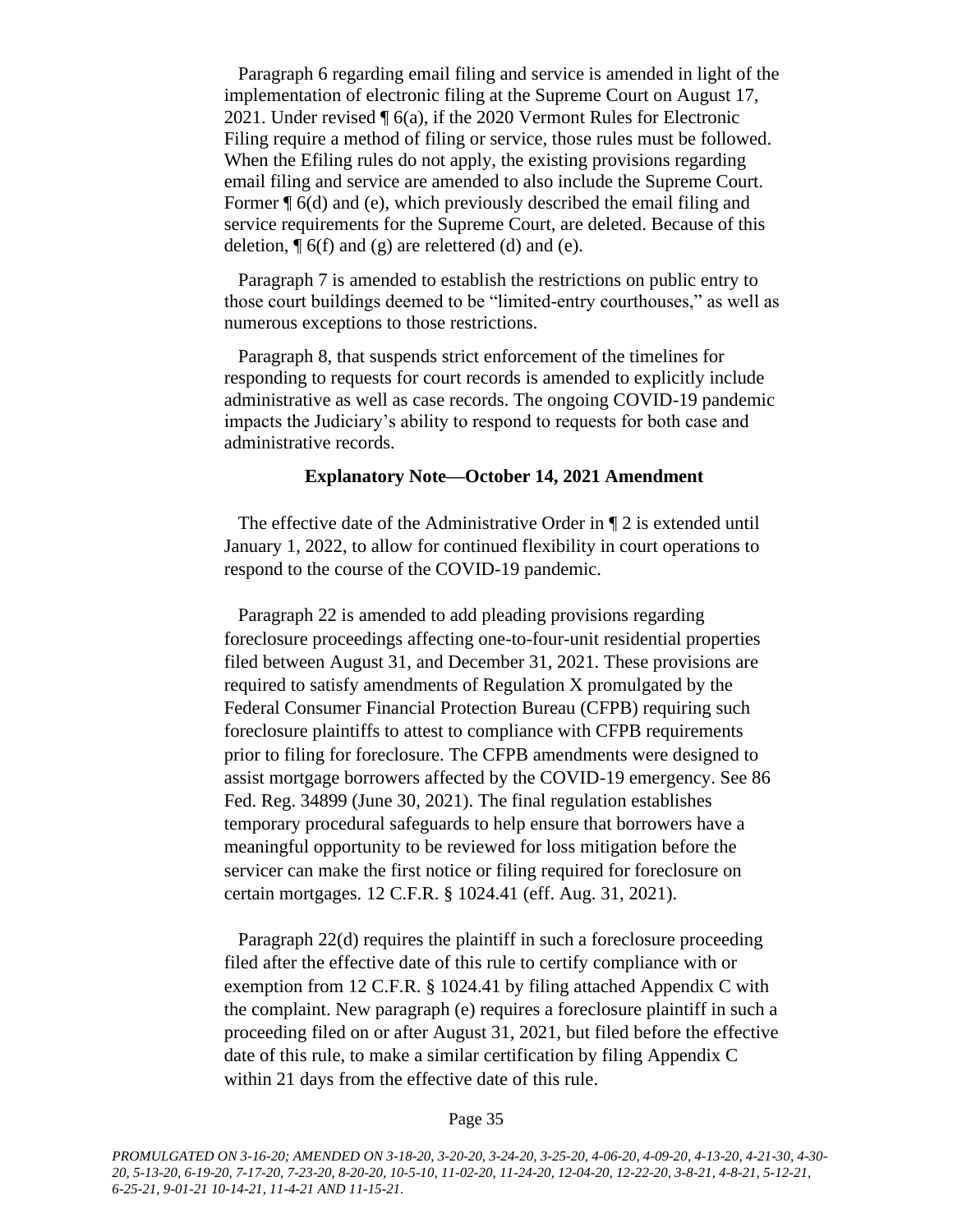New paragraph (f) is intended to give the trial court discretion to dismiss the foreclosure proceeding without prejudice in the event of noncompliance with paragraph (d) or (e) that the parties are unable to resolve.

Paragraph (g) carries forward former paragraph (d).

The language of Appendix C tracks paragraphs (d) and (e) of the amended rule and has boxes to check specifically indicating compliance with, or exemption from, the requirements of paragraphs (d) and (e). Because of the need for uniformity, the required certification must be in the form reflected in Appendix C.

#### **Explanatory Note—November 4, 2021 Amendment**

To facilitate planning, allow for continued flexibility in operations, and maintain public health during the ongoing COVID-19 pandemic, the effective date of the Administrative Order in ¶ 2 is extended to March 1, 2022. The Court will continue to amend provisions of the order as necessary to respond to changing public-health conditions.

The amendment to ¶ 23 adds subdivision (b) to provide the Board of Bar Examiners with authority to establish health and safety protocols for an inperson bar examination. In recognition of the ongoing COVID-19 pandemic, the Board may implement requirements for applicants, including but not limited to masking and social distancing, and requiring proof of vaccination and a negative COVID-19 test result. Applicants will be provided with these protocols in advance and will be asked to leave or denied entry if they refuse to comply.

#### **Explanatory Note—November 15, 2021 Amendment**

Administrative Order No.49,  $\P$  21(b) is amended to make the provision appropriate in current circumstances.

Administrative Order No.49, ¶ 21(d) is added, and former paragraph (d) is redesignated as paragraph (e), in response to a proposal prepared at the request of the Supreme Court by a group of judges sitting in the Superior Court Civil Division or serving on the Civil Division Oversight Committee. The purpose is to follow up on a request from Vermont Legal Aid to address delays in state provision of federal funds to pay back rent and forestall evictions from residential housing (Vermont Emergency Rental Assistance—VERAP—funds).

Paragraph (d)(1) provides that in such an action based solely or in part on nonpayment of rent, a notice in the form provided in [Appendix D](https://www.vermontjudiciary.org/sites/default/files/documents/Appendix-D-Important-Notice-to-Tenants.pdf) (adopted simultaneously with this amendment), concerning the availability